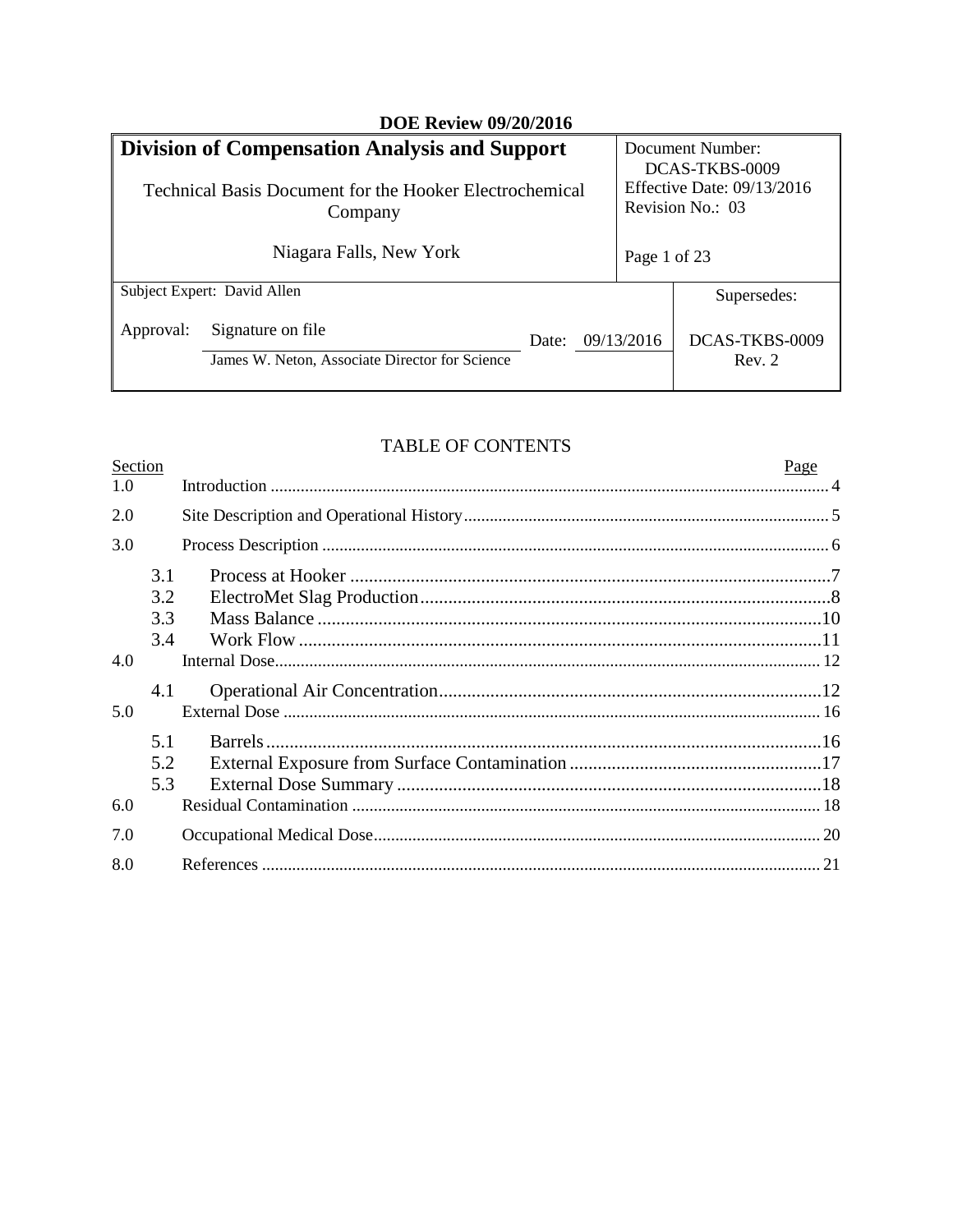| <b>Effective Date:</b> | Revision No. | Document No.   | Page 2 of 23 |
|------------------------|--------------|----------------|--------------|
| 09/13/2016             |              | DCAS-TKBS-0009 |              |

### LIST OF TABLES

| Table | Page |
|-------|------|
|       |      |
|       |      |
|       |      |
|       |      |
|       |      |
|       |      |
|       |      |

# LIST OF FIGURES

| Figure |  |
|--------|--|
|        |  |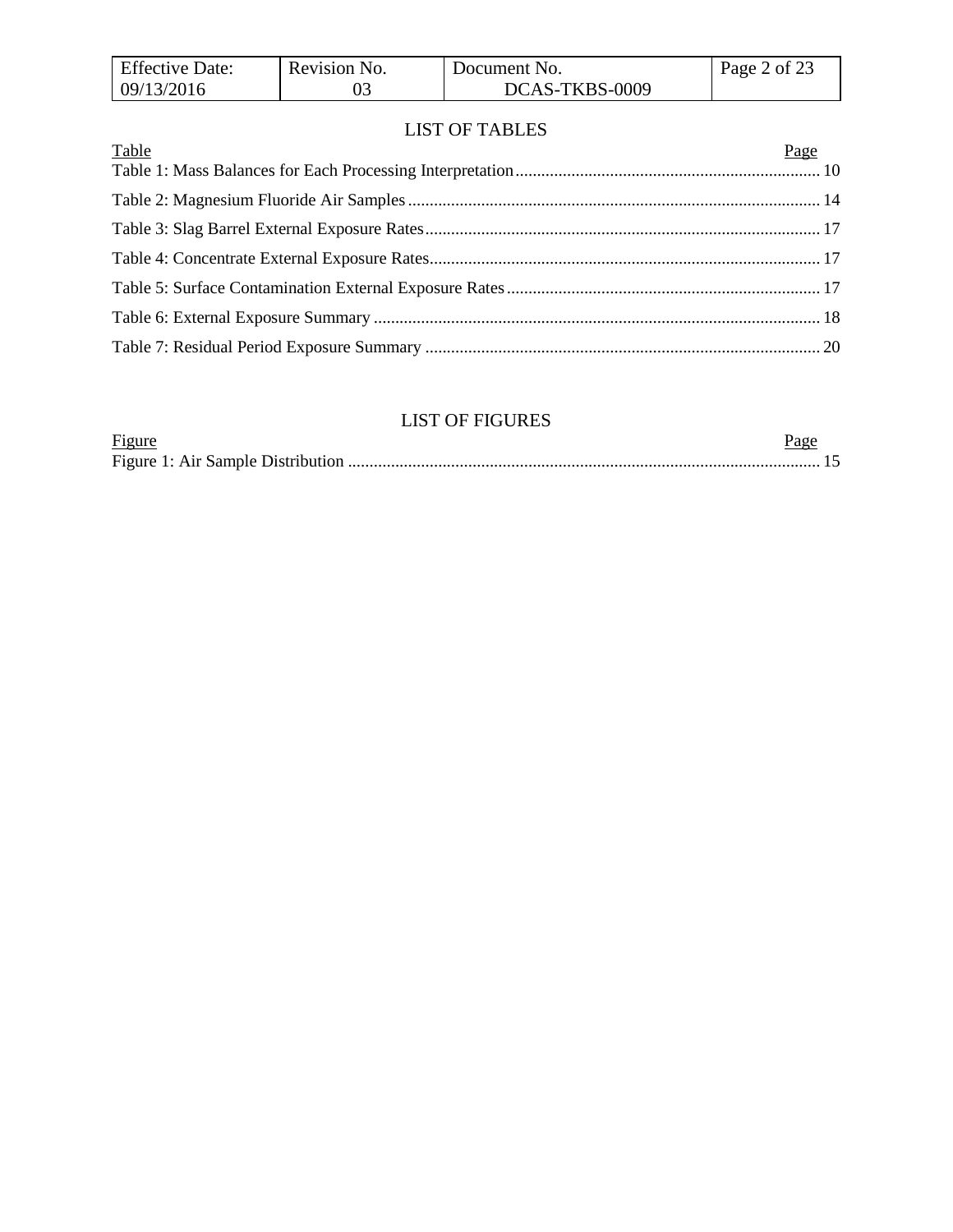| <b>Effective Date:</b> | Revision No. | Document No.   | Page 3 of 23 |
|------------------------|--------------|----------------|--------------|
| 09/13/2016             |              | DCAS-TKBS-0009 |              |

### **RECORD OF ISSUE/REVISIONS**

| <b>ISSUE</b>         |                  |                |                                                          |
|----------------------|------------------|----------------|----------------------------------------------------------|
| <b>AUTHORIZATION</b> | <b>EFFECTIVE</b> |                |                                                          |
| <b>DATE</b>          | <b>DATE</b>      | REV. NO.       | <b>DESCRIPTION</b>                                       |
| 4/4/2011             | 4/4/2011         | $\Omega$       | Changes Battelle-TBD-6001 Appendix to                    |
|                      |                  |                | a standalone document. Revises dose                      |
|                      |                  |                | models to eliminate dependence on                        |
|                      |                  |                | Battelle-TBD-6001. Provides more                         |
|                      |                  |                | detailed description of dose models.                     |
|                      |                  |                | Incorporate review comments.                             |
| 06/16/2011           | 06/17/2011       | 1              | Revision initiated to correct errors in                  |
|                      |                  |                | Tables 2, 3, and 6. Renumber tables after                |
|                      |                  |                | Table 4. Added language on page 10 to                    |
|                      |                  |                | indicate the 95 <sup>th</sup> percentile of the airborne |
|                      |                  |                | values was used. Corrected                               |
|                      |                  |                | typographical error on page 7 and 14.                    |
| 11/10/2015           | 12/08/2015       | $\overline{2}$ | Revision initiated to include information                |
|                      |                  |                | about a Special Exposure Cohort                          |
|                      |                  |                | designation for Hooker. Revision also                    |
|                      |                  |                | incorporates changes due to new                          |
|                      |                  |                | information describing the operations at                 |
|                      |                  |                | Hooker.                                                  |
| 09/01/2016           | 09/13/2016       | 3              | Revision initiated to include discussion                 |
|                      |                  |                | about ingestion intakes. Also revised                    |
|                      |                  |                | Table 4 to correct units. Revised Table 5                |
|                      |                  |                | to correct values in the third column.                   |
|                      |                  |                | Corrected photon exposures in Table 7.                   |
|                      |                  |                | Various editorial changes to text.                       |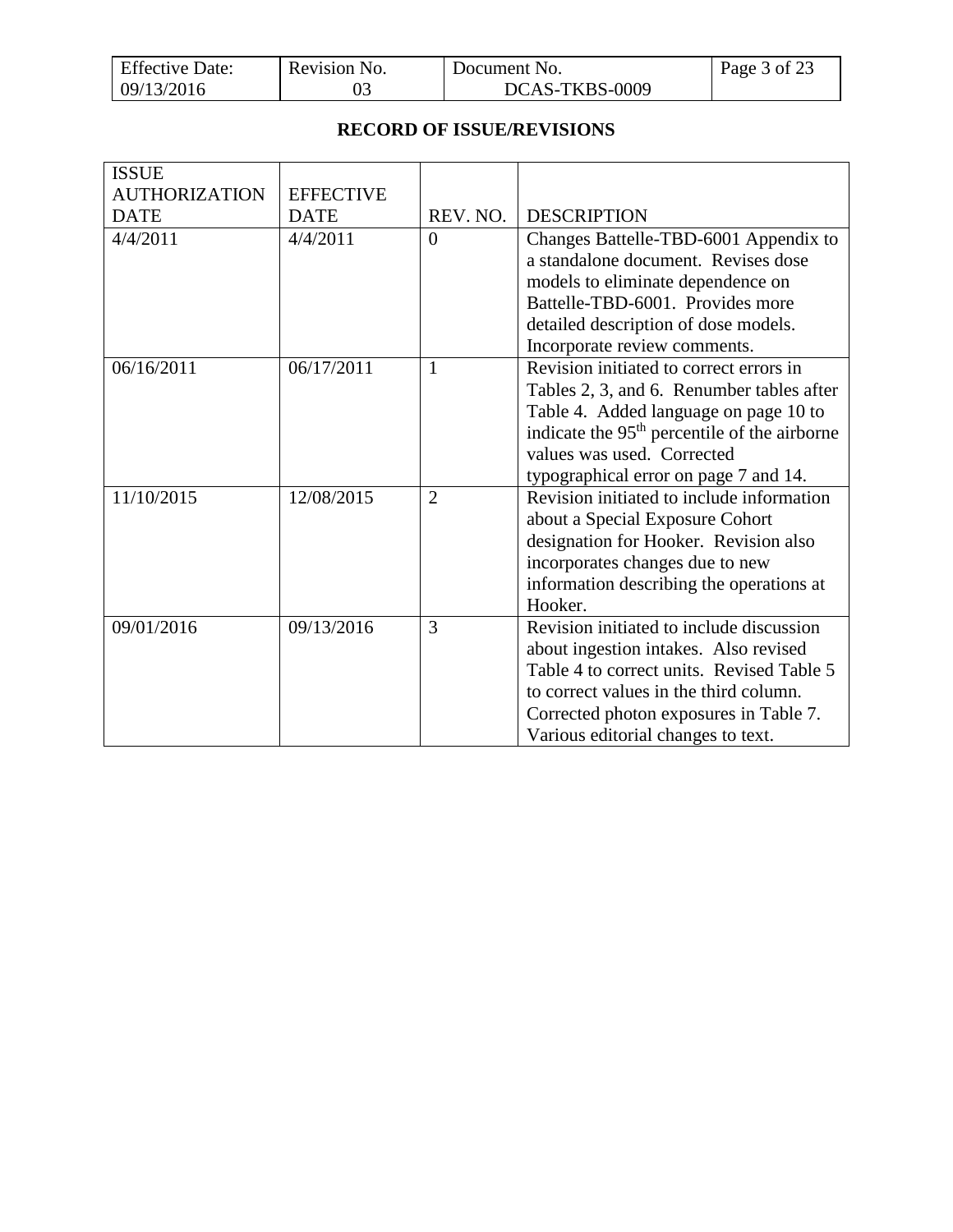| <b>Effective Date:</b> | Revision No. | Document No.   | Page 4 of 23 |
|------------------------|--------------|----------------|--------------|
| 09/13/2016             |              | DCAS-TKBS-0009 |              |

# <span id="page-3-0"></span>**1.0 Introduction**

Technical basis documents and site profile documents are not official determinations made by the National Institute for Occupational Safety and Health (NIOSH) but are rather general working documents that provide historical background information and guidance to assist in the preparation of dose reconstructions at particular Department of Energy (DOE) or Atomic Weapons Employer (AWE) facilities or categories of DOE or AWE facilities. They will be revised in the event additional relevant information is obtained about the affected DOE or AWE facility(ies). These documents may be used to assist NIOSH staff in the evaluation of Special Exposure Cohort (SEC) petitions and the completion of the individual work required for each dose reconstruction.

In this document the word "facility" is used to refer to an area, building, or group of buildings that served a specific purpose at a DOE or AWE facility. It does not mean, nor should it be equated to, an "AWE facility" or a "DOE facility." The terms AWE and DOE facility are defined in sections 7384l(5) and (12) of the Energy Employees Occupational Illness Compensation Program Act of 2000 (EEOICPA), respectively. A DOE facility is defined as "any building, structure, or premise, including the grounds upon which such building, structure, or premise is located … in which operations are, or have been, conducted by, or on behalf of, the [DOE] (except for buildings, structures, premises, grounds, or operations … pertaining to the Naval Nuclear Propulsion Program);" and with regard to which the DOE has or had a proprietary interest, or "entered into a contract with an entity to provide management and operation, management and integration, environmental remediation services, construction, or maintenance services." 42 U.S.C. § 7384l(12). On the other hand, an AWE facility means "a facility, owned by an atomic weapons employer, that is or was used to process or produce, for use by the United States, material that emitted radiation and was used in the production of an atomic weapon, excluding uranium mining or milling." 42 U.S.C. § 7384l(5). The Department of Energy (DOE) determines whether a site meets the statutory definition of an AWE facility and the Department of Labor (DOL) determines if a site is a DOE facility and, if it is, designates it as such.

Accordingly, a Part B claim for benefits must be based on an energy employee's eligible employment and occupational radiation exposure at a DOE or AWE facility during the facility's designated time period and location (i.e., covered employment). After DOL determines that a claim meets the eligibility requirements under EEOICPA, DOL transmits the claim to NIOSH for a dose reconstruction. EEOICPA provides, among other things, guidance on eligible employment and types of radiation exposure to be included in an individual dose reconstruction. Under EEOICPA, eligible employment at an AWE facility is categorized as employment either (1) during "a period when the employer was processing or producing, for the use by the United States, material that emitted radiation and was used in the production of an atomic weapon, excluding uranium mining and milling," (i.e., the operational period); or (2) during a period that NIOSH has determined that "there is a potential for significant residual contamination outside of the period in which weapons-related production occurred," (i.e., the residual contamination period). 42 U.S.C. § 7384l(3).

Based on the abovementioned definition for eligible employment during an AWE facility's operational period, NIOSH includes radiation exposures incurred in the performance of duty,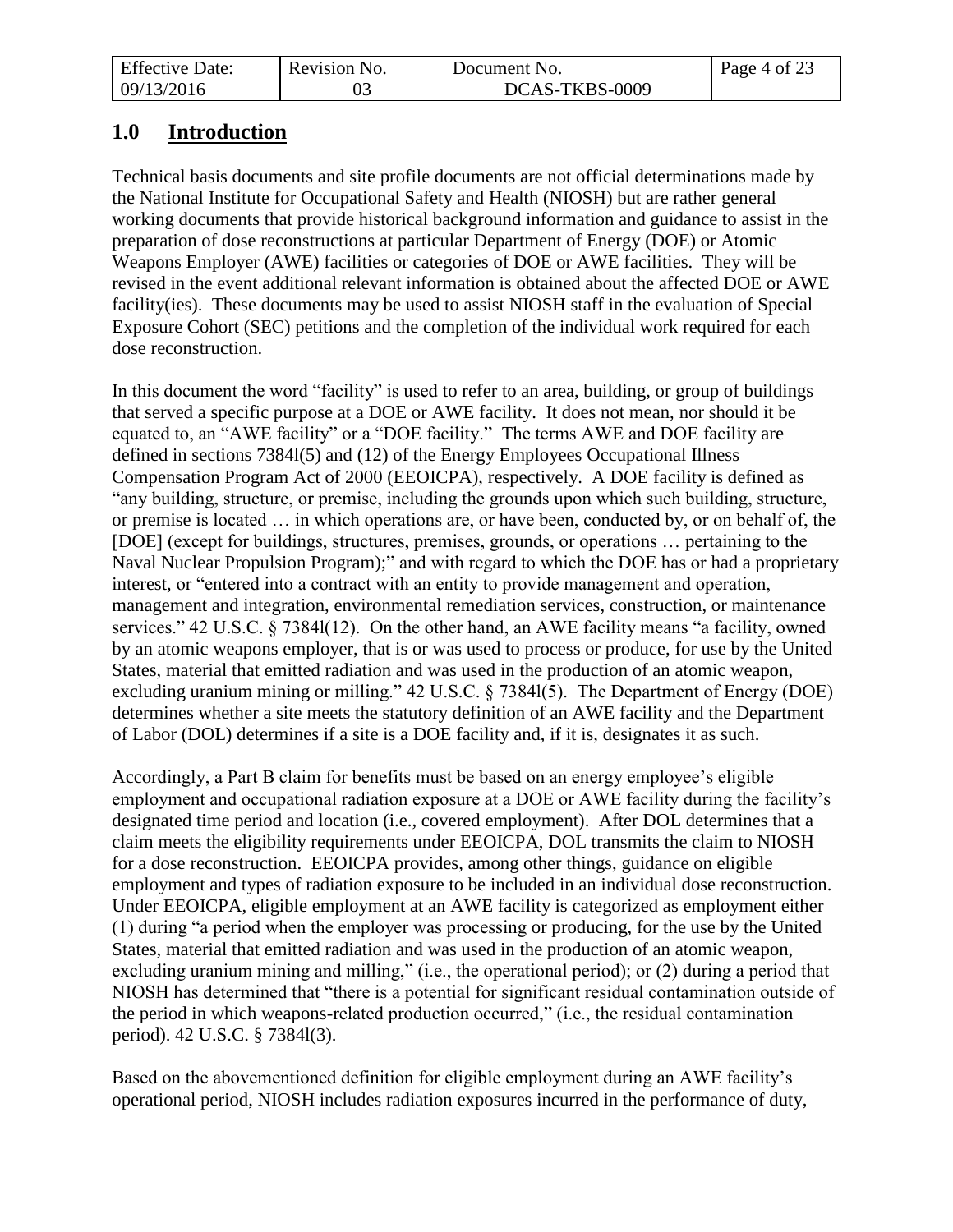| <b>Effective Date:</b> | Revision No. | Document No.   | Page 5 of 23 |
|------------------------|--------------|----------------|--------------|
| 09/13/2016             |              | DCAS-TKBS-0009 |              |

such as medical X-rays received as a condition of employment for participating in DOE projects, at an AWE facility in dose reconstructions. This may include radiation exposure related to the Naval Nuclear Propulsion Program and any radiation exposure received from the production of commercial radioactive products that were concurrently manufactured by the AWE facility during the operational period. In contrast, only two categories of radiation exposure as defined in 42 U.S.C. § 7384n(c)(4) should be included in dose reconstructions for claims involving employment during the residual contamination period. First, NIOSH must include exposures to radiological contaminants resulting from activities that had a nuclear-weapon nexus or conducted by or on behalf of the DOE (with an exclusion of activities related to, among other things, the Naval Nuclear Propulsion Program) that took place during the operational period. 42 U.S.C. § 7384n(c)(4)(A). Second, radiation doses from sources not included in the first category but which cannot be distinguished through reliable documentation should also be included in dose reconstructions. 42 U.S.C. § 7384n(c)(4)(B). Furthermore, because all DOE-related activities have ceased during the residual contamination period, NIOSH does not include doses from medical X-rays performed during the residual contamination period (NIOSH 2007) in dose reconstructions.

Likewise, NIOSH does not consider the following types of exposure as those incurred in the performance of duty as a condition of employment for DOE-related activities at an AWE facility. Therefore these exposures are not included in dose reconstructions for either the operational or residual contamination period (NIOSH 2010):

- Background radiation, including radiation from naturally occurring radon present in conventional structures
- Radiation from X-rays received in the diagnosis of injuries or illnesses or for therapeutic reasons

The following information from the Department of Energy's Office of Health, Safety and Security EEOICPA Find Facilities webpage defines the EEOICPA covered periods for the Hooker Electrochemical Company.

| Site:           | <b>Hooker Electrochemical Company</b>   |
|-----------------|-----------------------------------------|
| Location:       | Niagara Falls, New York                 |
| Covered Period: | 1943-1948, Residual Radiation 1949-1976 |

This document contains a summary of the description of the site as well as the Atomic Energy Commission activities performed there, and provides the technical basis to be used to evaluate the occupational radiation doses for EEOICPA claims.

# <span id="page-4-0"></span>**2.0 Site Description and Operational History**

The Hooker Electrochemical Company (Hooker) was located in Niagara Falls, New York. From January, 1943 until June, 1948 under contract No W-7405 eng-28 with the Manhattan Engineer District (MED), Hooker manufactured various organic chemicals including xylene hexafluoride (P-45), xylene hexachloride, and Miller's Fluoro Lubricant (MFL). While these processes in themselves did not involve radioactive materials, during part of this period, hydrochloric acid, a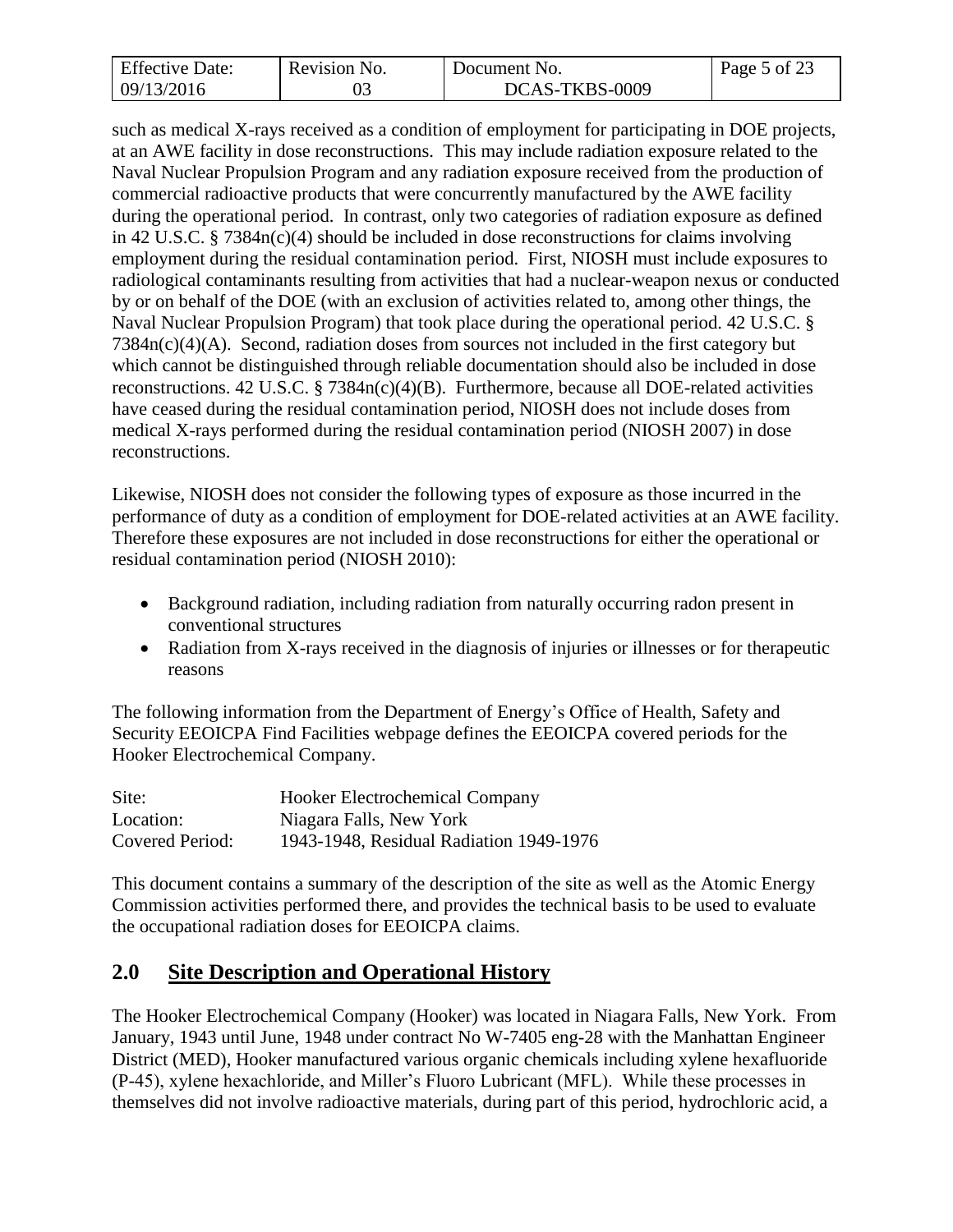| <b>Effective Date:</b> | Revision No. | Document No.   | Page 6 of 23 |
|------------------------|--------------|----------------|--------------|
| 09/13/2016             |              | DCAS-TKBS-0009 |              |

byproduct of the P-45 process, was used to chemically treat uranium bearing C-2 slag as a precursor to uranium recovery (DOE 1985, pg 58).

The Hooker site used under the MED program was the "D" area, 5.5 acres located on the north bank of the Niagara River in Niagara Falls, NY, about 2 miles east of the falls. Five buildings on this site, D-5, 6, 7, 8 and 9 were used under the contract with MED (1943-48). The bulk of uranium handling was conducted outdoors in an area by the railroad siding north of these buildings. This activity involved the chemical processing of uranium-bearing slag for recovery purposes (DOE 1985, Olotka 1979).

The covered period for Hooker Electrochemical is listed by the Department of Energy's Office of Worker Advocacy as 1943 through 1948 and includes both radioactive material processing and nonradioactive chemical production activities for the MED (DOE 2009). The only weaponsrelated radiation exposure occurred while processing uranium contaminated slag for MED. A 49' x 28' x 25' cinder block building to contain some of the necessary equipment was constructed under a letter of intent dated May 1944. Construction was completed and the building turned over to the Operating Department on July 11, 1944 (Dowling 1944). No documentation was found indicating there were other sources of radiation, commercial or weapons-related, at Hooker Electrochemical.

An MED medical clearance document indicated the P-45 contract (which including the slag concentrating) had ended on 1/15/1946 (Mears 1946). Supplemental agreement number 7 to the Hooker contract was dated 9/30/1945 and included a cost estimate to maintain the plant in standby from 11/1/1945 to 4/30/1946 (MED 1945). Another document indicated that the MED work at Hooker had shut down in October 1945 (Young 1985). This document also indicates the plant started back up in 1947 to make lubricants however, a monthly report from September 1944 indicates that P-45 production was cutback 50% to permit the manufacture of the fluorinated lubricant MFL (Tybout 1944). Therefore, the restart is not an indication that the P-45 (or slag concentrating process) restarted. Taken together, these documents indicate the slag concentrating work was placed in standby on 11/1/1945.

This document establishes the period of operational radiation exposure from July 11, 1944 to November 1, 1945. It is possible that the slag-processing occurred for an even shorter period since some start up period would be expected. This analysis assumes a period of residual radioactivity exposure from November 1, 1945 to October 11, 1976, the date when measurements for radiation and radioactivity onsite were made and it was concluded that no elevated levels of radioactivity were onsite (DOE 1977).

# <span id="page-5-0"></span>**3.0 Process Description**

The MED radiation work at Hooker Electrochemical was the concentration of uranium from slag, which had been sent to the Hooker site from the Electrometallurgical Company or Electromet (DOE 1985). This material was primarily reduction pot liners (dolomite) used in the reduction of UF<sup>4</sup> to uranium metal.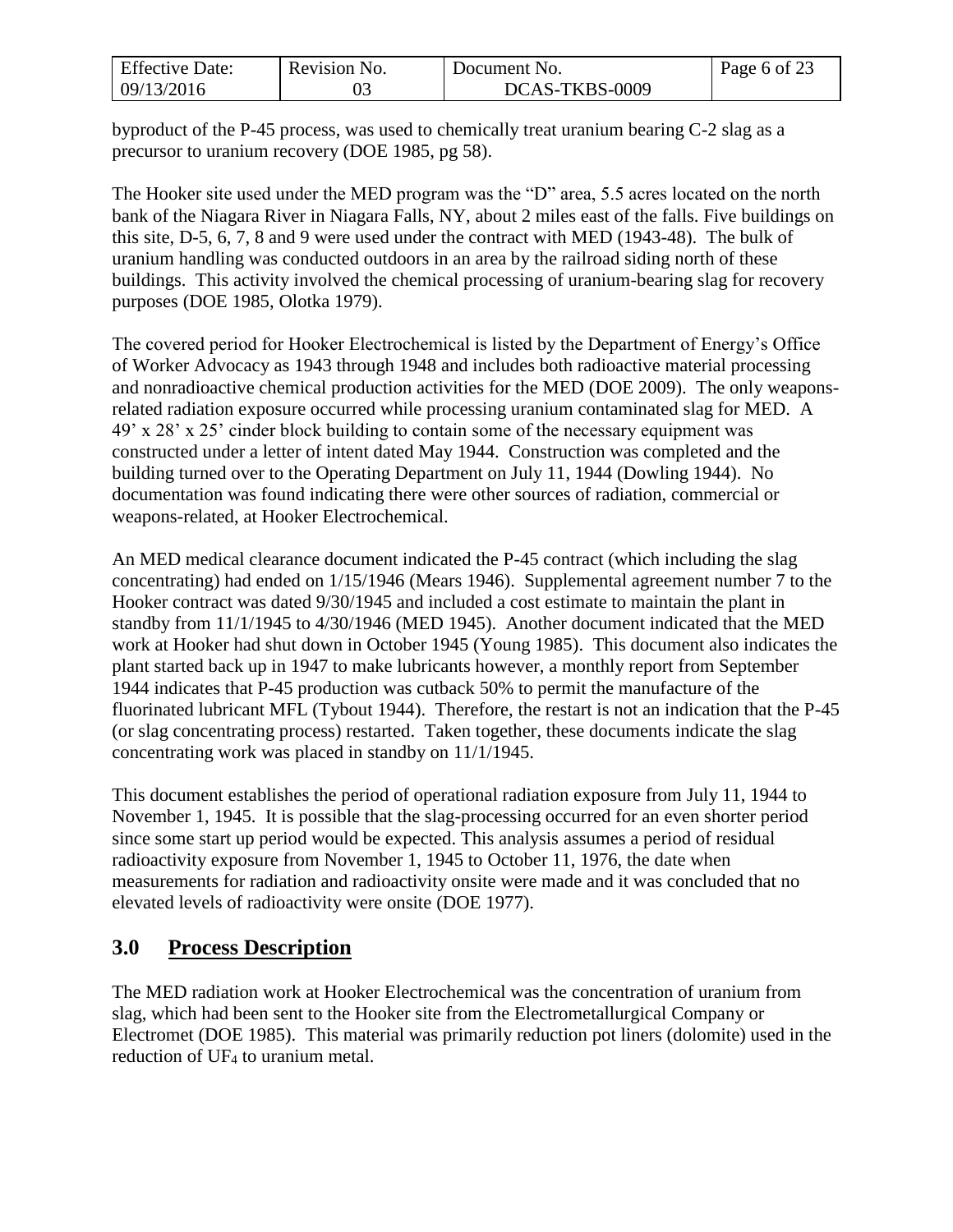| <b>Effective Date:</b> | Revision No. | Document No.   | 7 of 23<br>Page <sup>'</sup> |
|------------------------|--------------|----------------|------------------------------|
| 09/13/2016             |              | DCAS-TKBS-0009 |                              |

The process, sometimes referred to as a thermite process, consisted of combining UF<sup>4</sup> with Mg metal in a steel reduction container, often referred to as a pot or a bomb. The material was heated until the following reaction occurred.

$$
UF_4 + 2Mg \rightarrow U + 2MgF_2
$$

The reaction was exothermic so, once the ignition point was reached, the reaction proceeded rapidly throughout the reduction pot resulting in a molten mixture of metallic uranium and MgF2. The two molten substances separated due to different specific gravities then cooled and solidified. The solid uranium metal pooled in the bottom of the pot and the  $MgF_2$  solidified above. The inside of the reduction pot was lined with refractory material in order to prevent the reaction from involving the steel reduction pot, as well as providing thermal insulation to protect the pot and to allow time for the reaction products to separate before they began to solidify.

At Electromet, the refractory lining was fused dolomite that was placed in the pot as a fine powder between the inner walls of the pot and a mandrel. The mandrel was jolted to pack the dolomite into place around the sides and bottom of the pot. Once the UF<sup>4</sup> and Mg mixture (the charge) was poured into the pot, additional dolomite was added to the top to complete the refractory envelope.

After firing, the pot was allowed to cool and then emptied. The process involved opening the pot then chipping and dumping the contents on a 4 mesh grate  $(1/4)$ . The MgF<sub>2</sub> had solidified so it would consist of large "lumps" containing some uranium due to incomplete separation. This was known as C-1 slag or rich slag (meaning rich in uranium). The liner was not involved with the chemical reaction so it was largely still in a powder state and came out of the pot as such. Because some of the liner was in direct contact with the reaction, the liner did contain some uranium contamination. This material was known as C-2 slag, or lean slag or C-liner.

The C-1 slag was packaged and shipped to another site to reclaim the uranium contained in it. The C-2 slag, however, was considered too low in uranium concentration for recovery to be economically feasible.

### <span id="page-6-0"></span>**3.1 Process at Hooker**

Two process descriptions for the work at Hooker were found. Both are similar but do vary in some details. The first description comes from a "Data Sheet for Industrial Hazards", dated December 8, 1944 (MED 1944). This document indicates 10 tons of material per month was processed and the material was 90% MgF and 10% CaO. The description of the process is:

"*Slag is received in barrels containing about 500 lbs. The barrels are opened and the material is dumped on a conveyor belt which carries it up a ramp to one of the three digest tanks. 40 barrels are added to each tank. Waste HCl from the P-45 plant is passed into the digest tank and the pH is adjusted to 4.0 by the addition of water. After the tank has been filled, the contents are agitated for 20 hours. About once in two days a*  tank is emptied, which is sufficient turn-over to take care of waste HCl. At the *completion of the digest the slurry is neutralized by dumping 100-lb. bags of lime into the tanks from an overhead platform, pumped to a plate and frame press, and filtered. The*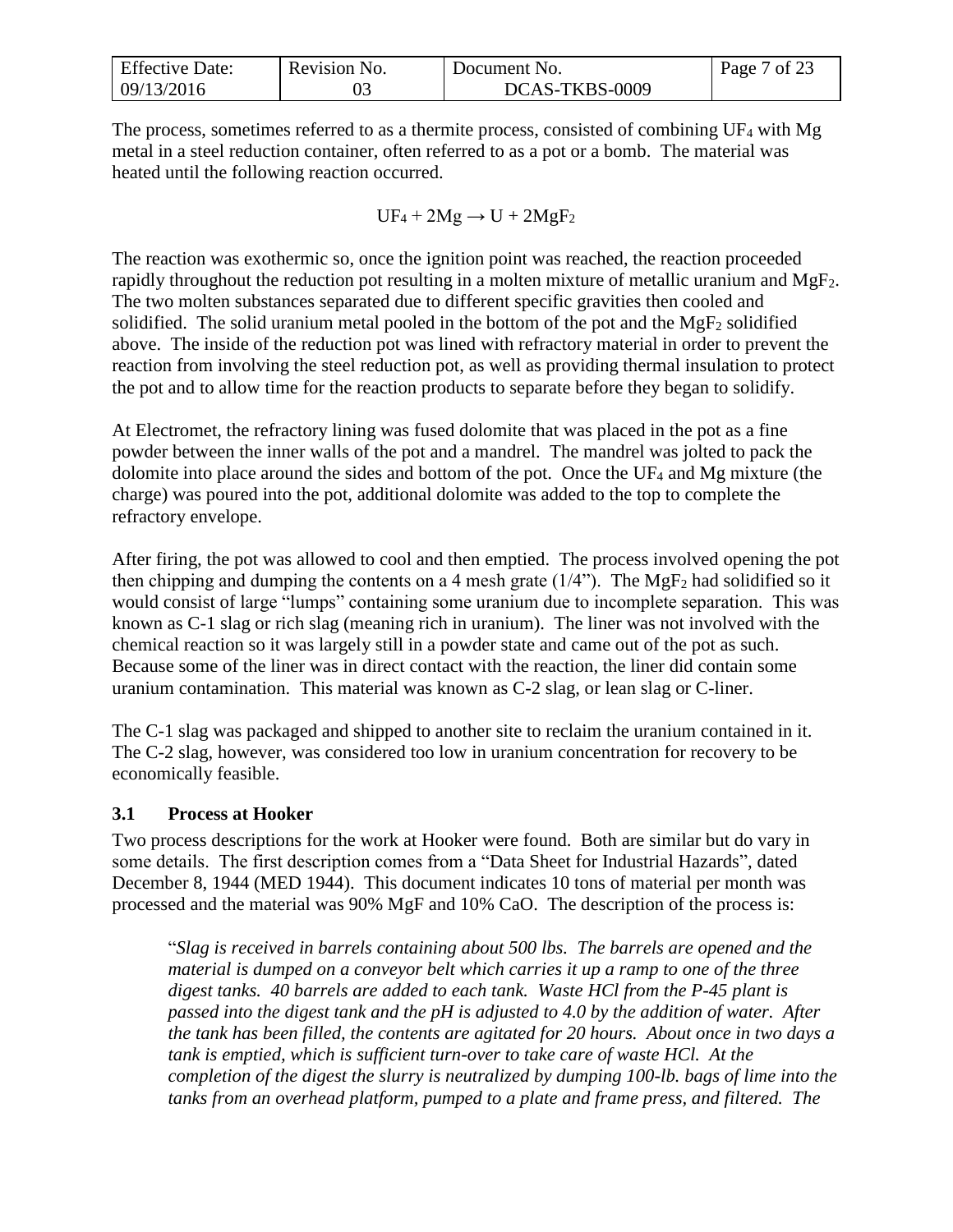| <b>Effective Date:</b> | Revision No. | Document No.   | Page 8 of 23 |
|------------------------|--------------|----------------|--------------|
| 09/13/2016             |              | DCAS-TKBS-0009 |              |

*filtrate is passed off into the sewer; the precipitate is washed several times and rebarreled. Slag is concentrated from about 1 lb. [of uranium] to 5 or 10 lbs. [of uranium] by weight."*

Another document (Thomas 1944) describes the testing performed on the material and development of the process used at Hooker including design calculations. The testing found that screening the slag through a 20 mesh screen would efficiently separate some rich slag. Therefore, the process was to screen the slag first and redrum the "lumps". About 20% of the incoming slag was "lumps". The material that made it through the 20 mesh screen would then be digested in a tank with the waist HCl. The design calculations were for 20 drum of screened slag per day weighing 275 pounds each. Also the operation was to run 26 days per month (6 days per week).

While Thomas indicates the slag came in at a rate of 20 drums weighing 275 pounds each day, the other document implies 40 drums weighing 500 pounds constitutes a batch without any indication of the time frame. The incoming rate in Thomas would be equal to 71.5 tons per month while the MED document indicates the rate was 10 tons per month without indication of incoming or outgoing.

In order to determine the production rate at Hooker, three potential interpretations were developed.

- 1. Forty drums weighing 500 pounds each were brought in each day (MED description assuming daily)
- 2. Forty drums weighing 500 pounds each were brought in once per month (equal to 10 tons per month incoming slag)
- 3. Twenty drums weighing 344 pounds each were brought in daily (Thomas indicated the 275 pound drums had already been screened so 275 pounds represent 80% of the incoming drum weight).

## <span id="page-7-0"></span>**3.2 ElectroMet Slag Production**

In order to evaluate the credibility of these interpretations, it is necessary to determine the amount of slag available from Electromet. Between 1943 and 1945, the MED produced 2969 tons of uranium metal (AEC 1951). Both Mallinckrodt and Electromet were major producers and it is reasonable to assume that Electromet produced half of this quantity (1485 tons).

A typical reduction bomb is described as being 40 inches long with a 10.125 inch inner diameter. A mandrel, tapered from 8.75 to 9 inches, is inserted into the bomb and used to tamp the dolomite powder into a lining (Spedding 1945, pg. 14) so the lining then has an average thickness of 0.625 inches. Assuming the same thickness for the top and bottom results in a lining volume of 823.5 cubic inches (13490 cubic centimeters). Assuming a density of 2 g/cc (Spedding 1945, Table 10), the liner would weigh 59.4 pounds. The bomb was filled with 168 pounds of UF4 and excess magnesium metal for the reaction. The overall yield of uranium metal (after reduction and casting) was about 93% (Spedding 1945, pg. 54). Therefore, the 168 pounds of UF4 would produce about 118.4 pounds of U metal. This results in a ratio of 0.5 pounds of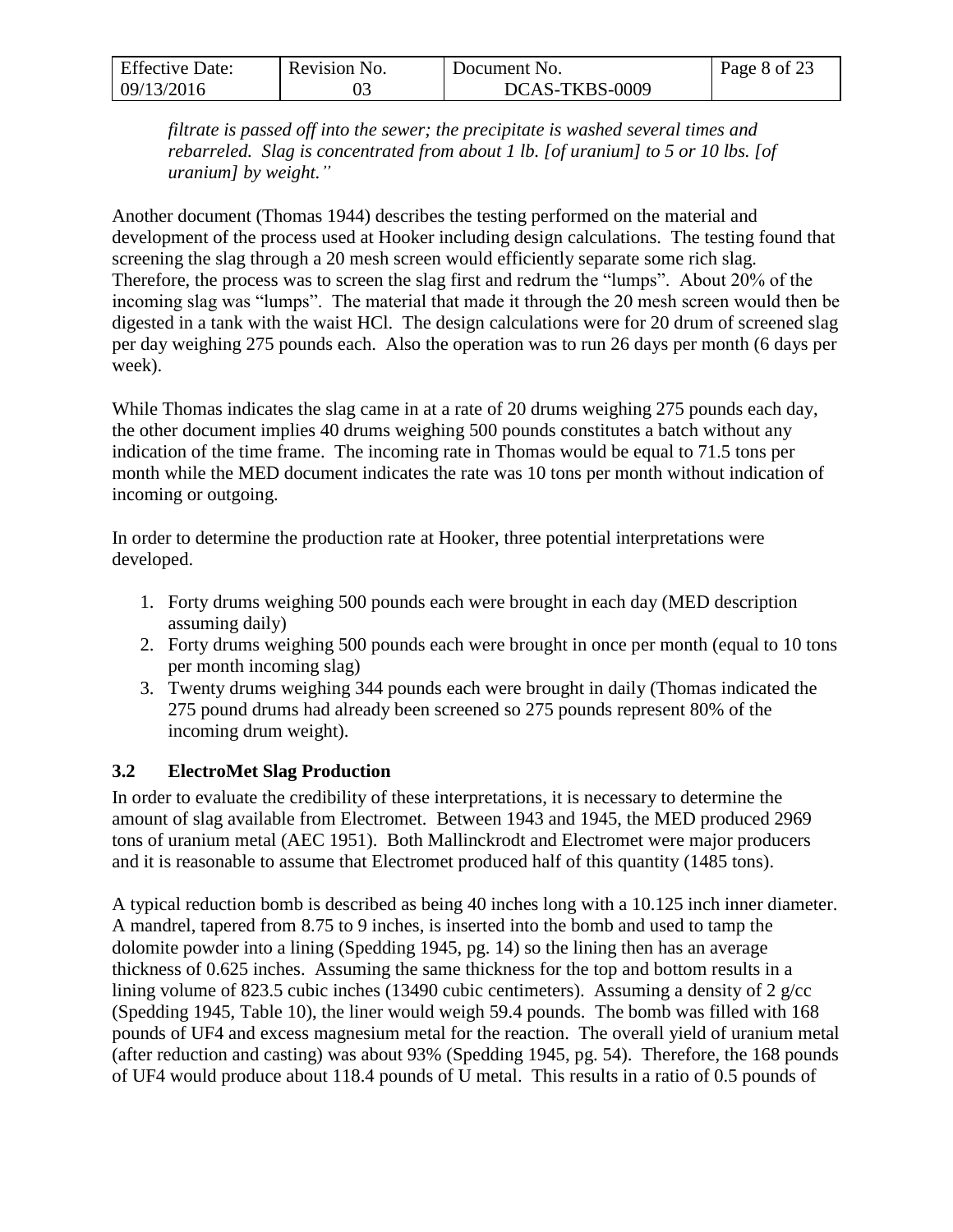| <b>Effective Date:</b> | Revision No. | Document No.   | Page 9 of 23 |
|------------------------|--------------|----------------|--------------|
| 09/13/2016             |              | DCAS-TKBS-0009 |              |

lining per pound of uranium metal. That implies Electromet could have produced 744 tons of lining.

That estimate relies in part on the density of the lining. The density of a dry chemical is variable and dolomite has been reported to be anywhere from 55 pounds/ft<sup>3</sup> (0.88 g/cc) (NLA) to 2.88 g/cc (Vulkan 2008, Table 4.47b). Since the dolomite is jolted into place it is packed and likely more dense than the 0.88 g/cc which is intended for determining storage capacity of bulk dolomite. That value would then be low for this application. The 2.88 g/cc reference is a dolomite brick after it is fired. Firing would normally fuse the brick into a single unit increasing its density. Therefore, that value would also not be appropriate for this application. Spedding (table 10 pg. 43) reported a packing density of 2 g/cc for electrically fused dolomite. Since that document discusses the dolomite in the context of uranium reduction, this appears to be an appropriate reference.

One estimate that does not depend on the density is to use the cost information in Spedding. The cost estimate indicated the liner cost 8.65 cents per pound of uranium produced. It also indicted the raw material cost 13.5 cents per pound of refractory. Unfortunately, it is not clear if this is the raw dolomite or fused dolomite. Spedding (pg. 42) indicated some dolomite was electrically fused at Electromet so Electromet had the capability of buying raw dolomite and fusing it on site. This process involved heating the dolomite to high temperatures to drive off the CO2 component leaving MgO and CaO. The CO2 accounts for about 48% of the raw dolomite weight. So the estimate could be indicating 13.5 cents per pound of raw dolomite which would be equivalent to 25.9 cents per pound of fused dolomite liner. With these two interpretations, the cost based estimate results in a total liner production at Electromet of either 496 tons or 951 tons.

Several other reference are available for the amount of liner used in a reduction pot. The first (Huke 1944, pg. 15) is a report dated January 27, 1944 pertaining to the loss of material at Mallinckrodt. A mass balance for Plant 4 at Mallinckrodt indicates the material going into a reduction pot was 135 pounds of green salt (UF4), 55 pounds of liner and 24 pounds of magnesium. This equals 0.41 pounds of liner per pound of UF4. A second reference (Thayer 1955) indicated the reduction pots used 0.432 pounds of liner per pound of UF4. A third reference (Electromet 1943, pg. 6) is a report discussing the development of the reduction process and mentions that for the chosen size of the reduction pot "the quantity of dolomite required was decreased from 0.7 pounds per pound of salt to 0.4 pounds". In this case, "salt" is referring to green salt, a term for UF4. Using an overall metal yield of 93%, these three values (0.41, 0.432 and 0.4) would result in an estimated lining inventory at Electromet of 858 tons, 910 tons and 842 tons respectively.

All the estimates above depend on the assumption that Electromet produced half of the MED's uranium metal. An estimate that does not involve that assumption utilizes a 1946 document (Gates 1945 pg. 22) that lists the amount of raw materials consumed by Electromet during normal operations. It indicates 110,000 pounds of electrically fused dolomite and 24,000 pounds of Kelly Island dolomite are necessary for 60 days of production. The Kelly Island dolomite would need to be electrically fused before use and that process would reduce the weight to approximately 52% of the original weight. Adjusting for this, and assuming 31 months of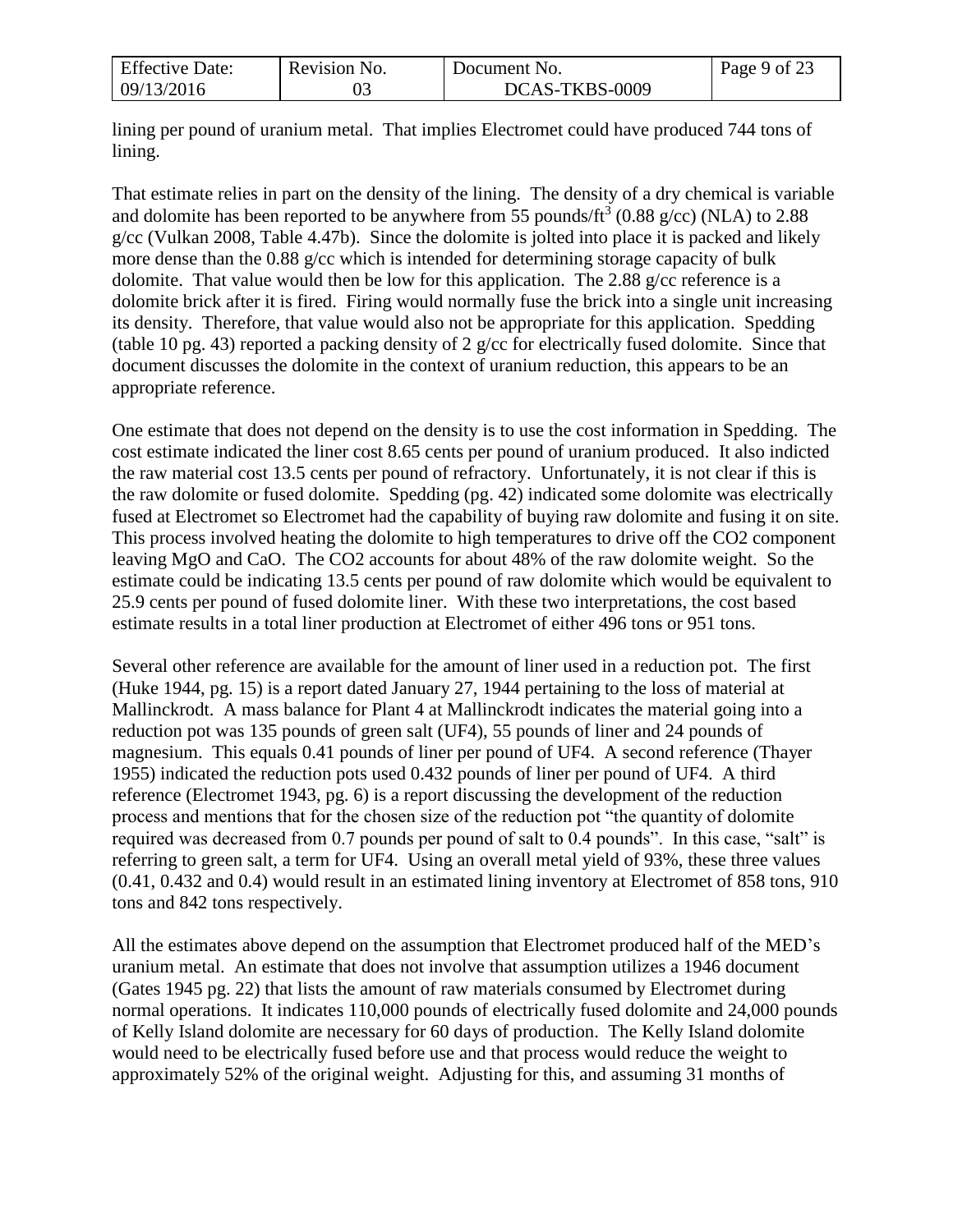| <b>Effective Date:</b> | Revision No. | Document No.   | Page 10 of 23 |
|------------------------|--------------|----------------|---------------|
| 09/13/2016             |              | DCAS-TKBS-0009 |               |

operations between Electromet startup (4/1/1943) and Hooker shutdown (11/1/1945) produces an estimate of 950 tons of fused dolomite used at Electromet.

The estimates presented here range from 496 tons to 951 tons. However, two of these estimates are outliers. The 496 ton estimate assumes the dolomite purchased was raw dolomite and electrically fused on site. Gates however, lists electrically fused dolomite separate from Kelly Island dolomite. This could mean that most of the dolomite purchased was already electrically fused and the 496 ton estimate can be disregarded. The 744 ton estimate depends on the density of the packed dolomite liner. This parameter is variable and since estimates that do not depend on it are available, this value should be disregarded. That leaves estimates of 951, 858, 910, 842 and 950 tons. These values involve different methods, parameters and references but produce reasonably good agreement. Also, the use of these estimates later in this document depends on an approximate value so a closely matched range is sufficient.

### <span id="page-9-0"></span>**3.3 Mass Balance**

A mass balance was performed to determine which of the interpretations in section 3.1 are credible. For this mass balance, parameters taken from the experimental and design document (Thomas 1944) were used and are listed below.

- The incoming slag is made up of 80% fines and 20% lumps
- The fines are assumed to be uranium contaminated fused dolomite (CaO MgO)
- The lumps are assumed to be uranium contaminated MgF2
- Uranium content in the fines  $= 0.84\%$
- Uranium content in dry concentrate  $= 9.87\%$
- Moisture content in concentrate  $= 41.4\%$
- Lumps are assumed to have the same uranium content as the dry concentrate
- These parameters result in a uranium content of 2.65% for the incoming slag
- Work consisted of 26 eight hour days per month
- Work period was  $7/11/1944$  to  $11/1/1945$  (~15.5 months)

The interpretations in section 3.1 differ by the incoming slag rate.

Interpretation  $1 = 40$  barrels weighing 500 pounds coming in 26 days per month Interpretation  $2 = 40$  barrels weighing 500 pounds coming in 1 day per month Interpretation  $3 = 20$  barrels weighing 344 pounds coming in 26 days per month

Using this information, a mass balance was calculated. Table 1 below shows the results of several parameters for each interpretation. Results are listed on a per month and total (entire project) basis.

| Table 1                                    |            |                   |                   |  |  |
|--------------------------------------------|------------|-------------------|-------------------|--|--|
| Mass Balances for Each Processing Scenario |            |                   |                   |  |  |
| <b>Parameter</b>                           | Scenario 1 | <b>Scenario 2</b> | <b>Scenario 3</b> |  |  |
| % moisture in concentrate                  | 41.4%      | 41.4%             | 41.4%             |  |  |
| $%$ U in fines                             | 0.84%      | 0.84%             | 0.84%             |  |  |
| % U in dry concentrate                     | 9.87%      | 9.87%             | 9.87%             |  |  |

#### **Table 1: Mass Balances for Each Processing Interpretation**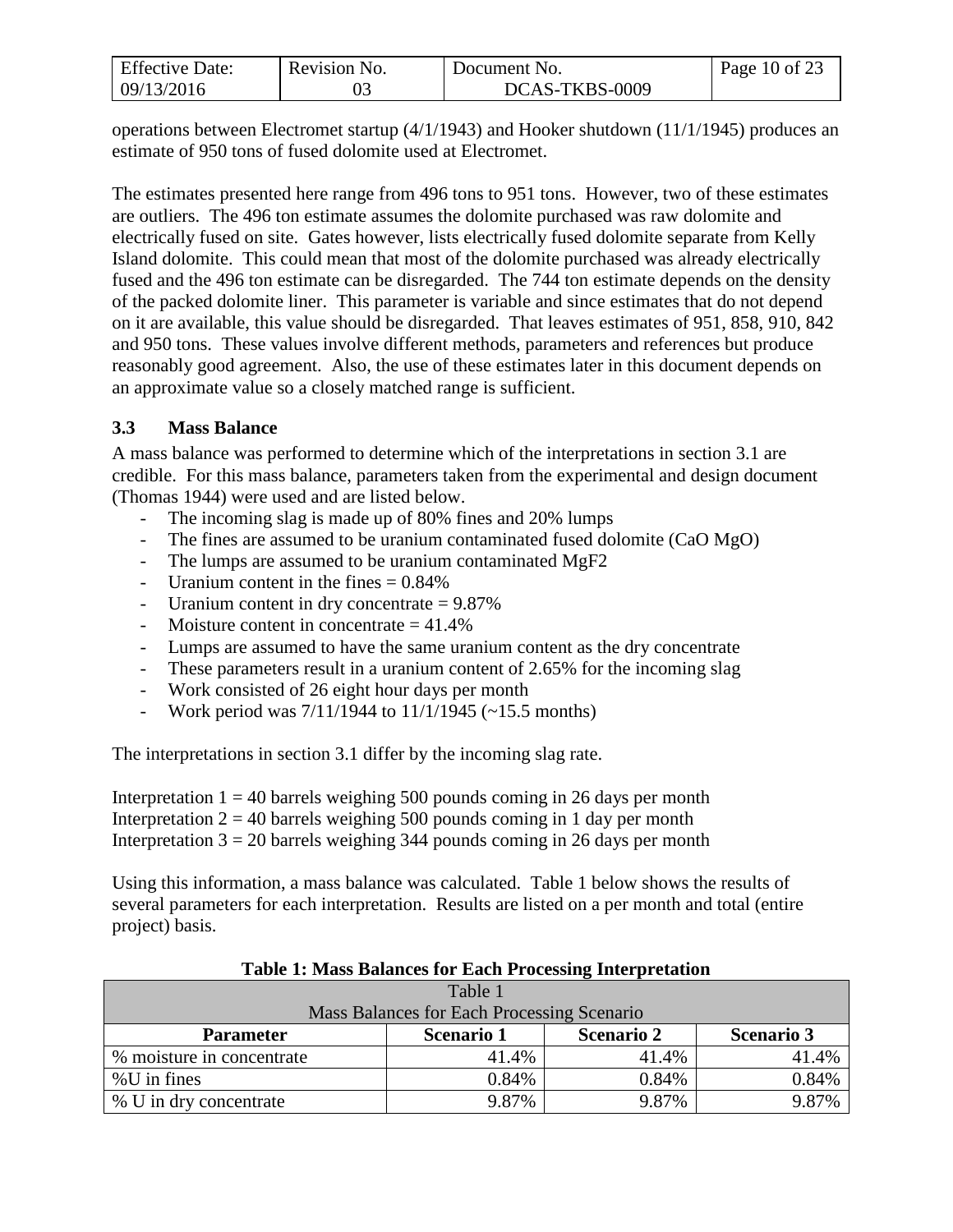| <b>Effective Date:</b>          | Revision No. | Document No.                                       |                      | Page 11 of 23 |
|---------------------------------|--------------|----------------------------------------------------|----------------------|---------------|
| 09/13/2016                      | 03           |                                                    | DCAS-TKBS-0009       |               |
|                                 |              |                                                    |                      |               |
| Incoming # of drums per day     |              | 40                                                 | $1.54 \text{ (avg)}$ | 20            |
| Weight of each drum (pounds)    |              | 500                                                | 500                  | 343.75        |
| Fraction that are fines         |              | 0.8                                                | 0.8                  | 0.8           |
| % U in incoming                 |              | 2.65%                                              | 2.65%                | 2.65%         |
|                                 |              | <b>Monthly Rate</b>                                |                      |               |
| Tons of incoming slag per month |              | 260                                                | 10                   | 89.375        |
| Tons of fines per month         |              | 208                                                | 8                    | 71.5          |
| Tons of U per month             |              | 1.75                                               | 0.0672               | 0.60          |
| Tons of concentrate (dry) per   |              |                                                    |                      |               |
| month                           |              | 17.7                                               | 0.68                 | 6.09          |
| Tons of concentrate (wet) per   |              |                                                    |                      |               |
| month                           |              | 30.2                                               | 1.16                 | 10.4          |
|                                 |              | Project Totals (assumes 15.5 months of operations) |                      |               |
| Total tons incoming             |              | 4030                                               | 155                  | 1385          |
| Total tons fines                |              | 3224                                               | 124                  | 1108          |
| Total tons concentrate (dry)    |              | 274                                                | 10.6                 | 94.3          |
| Total tons concentrate (wet)    |              | 468                                                | 18.0                 | 161           |

Interpretation 1 requires over 3000 tons of liner material to be processed at Hooker. Since the Electromet plant did not produce that much liner (section 3.2) it is clear that this interpretation is incorrect. This interpretation came from MED 1944 assuming the 40 drums weighing 500 pounds each was a daily event. Interpretation 2 assumes that is a monthly event based on the 10 ton per month rate in that document. However, when compared to the design criteria for the project (Thomas 1944), this rate is almost 9 times lower than the design rate. This is possible but not very credible unless there was a large change in direction between design and operation. For interpretation 3, the 10 ton per month rate in MED 1944 matches well with the 10.4 tons/month for the wet concentrate. Since the document does not specify if the 10 tons/month is wet or dry concentrate or slag, this is not a disqualifier for this interpretation. The total of 152 tons listed in Mears matches reasonably well with the 161 tons of wet concentrate produced. This document indicates the 152 tons processed is slag but it is possible this is just an error and it is really slag concentrate. The 152 tons processed is also in reasonable agreement with the 155 tons of slag associated with interpretation 2.

In conclusion, interpretation 1 is not possible while both interpretation 2 and 3 are possible. Interpretation 3 requires a belief that Mears was incorrect when it said 152 tons of slag was processed and it was actually slag concentrate. Interpretation 2 requires a belief that the amount of material actually handled was nearly 9 times less than the design capacity of the process. This document will therefore, assume that interpretation 3 is the best description of the production rate at Hooker.

## <span id="page-10-0"></span>**3.4 Work Flow**

Thomas (Thomas 1944) includes a cycle of operations that describes each step of the process and the time necessary to perform them. The cycle indicates 2 hours per 8 hour day is necessary to dump the slag barrels and an additional 2 hours necessary to dump and barrel the concentrate.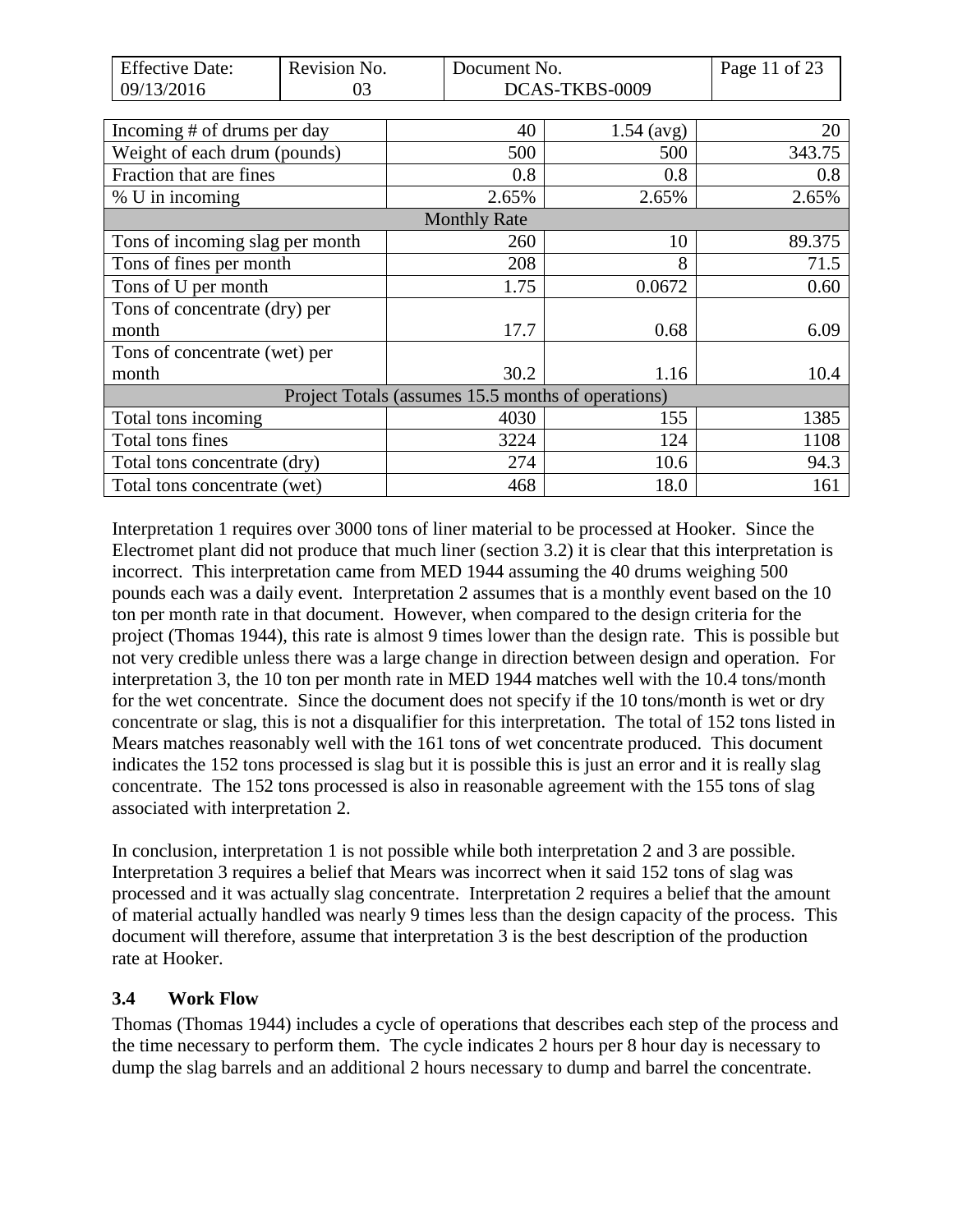| <b>Effective Date:</b> | Revision No. | Document No.   | Page 12 of 23 |
|------------------------|--------------|----------------|---------------|
| 09/13/2016             |              | DCAS-TKBS-0009 |               |

The remaining part of the day involved steps that do not involve handling the slag directly such as operating the filter press.

Based on Thomas, this estimate will assume 2 hours per day was spent dumping incoming slag barrels and 2 hours per day was spent packing concentrate into barrels.

DOE 1977 indicates the incoming slag was packaged in wooden barrels weighing 500 pounds. Wooden whiskey barrels were commonly used at the time for many purposes. 53 gallon wooden barrels are traditionally used for bourbon whiskey. This estimate will assume the slag was delivered in 53 gallon whiskey barrels.

Thomas indicated daily concentrate would be packaged in three 300 pound barrels. Thomas also indicated the density of the wet concentrate was 1.3 g/cc (82 pounds/ft<sup>3</sup>, Thomas 1944 pg. 5). 300 pounds at 1.3 g/cc would occupy approximately 27.7 gallons of space. It is unlikely they only put 27 gallons of material into a 53 gallon barrel. More likely a smaller size was used for the concentrate. 27 CFR 25.11 indicates one barrel as a unit of measure is equal to 31 gallons. This seems to be a reasonable size to contain 27 gallons of material. Therefore, this estimate will assume the concentrate was packaged into 31 gallon barrels.

# <span id="page-11-0"></span>**4.0 Internal Dose**

The Secretary of Health and Human Services designated a class of employees at Hooker to be added to the Special Exposure Cohort. The class covers the period from July 1, 1944 to December 31, 1948 based on the inability to estimate the internal exposure with sufficient accuracy. The designation also indicated residual period exposures would be estimated using the techniques in the previous version of this Technical Basis Document. That estimate utilized the operational air concentrations. Together, this implies it was determined that the air concentration estimate was sufficiently accurate for estimating contamination levels but not for estimating operational airborne levels.

Therefore, no internal dose estimate will be provided prior to 1949. Operational airborne concentrations will be estimated below as part of calculating internal and external exposures from contamination.

### <span id="page-11-1"></span>**4.1 Operational Air Concentration**

No data were found in the Site Research database related to occupational internal dose during MED work. The work performed at Hooker Electrochemical involved concentrating C-2 slag. Much of that work involved either liquid or material with a high moisture content which would result in little or no airborne activity. The one task involving dry material was the dumping of barrels of slag. The slag came directly from the nearby ElectroMet facility. Two air sample results from handling this material at ElectroMet were found. The first result was an average of an unknown number of samples taken on December 24, 1947, March 30, 1948 and May 14, 1948. The average of the samples was  $456 \text{ dpm/m}^3$ . The second result was an average of three samples taken between August 17<sup>th</sup> and the 19<sup>th</sup> of 1949. The average value was 398 dpm/m<sup>3</sup>. Work associated with these samples included shoveling the material into the barrels.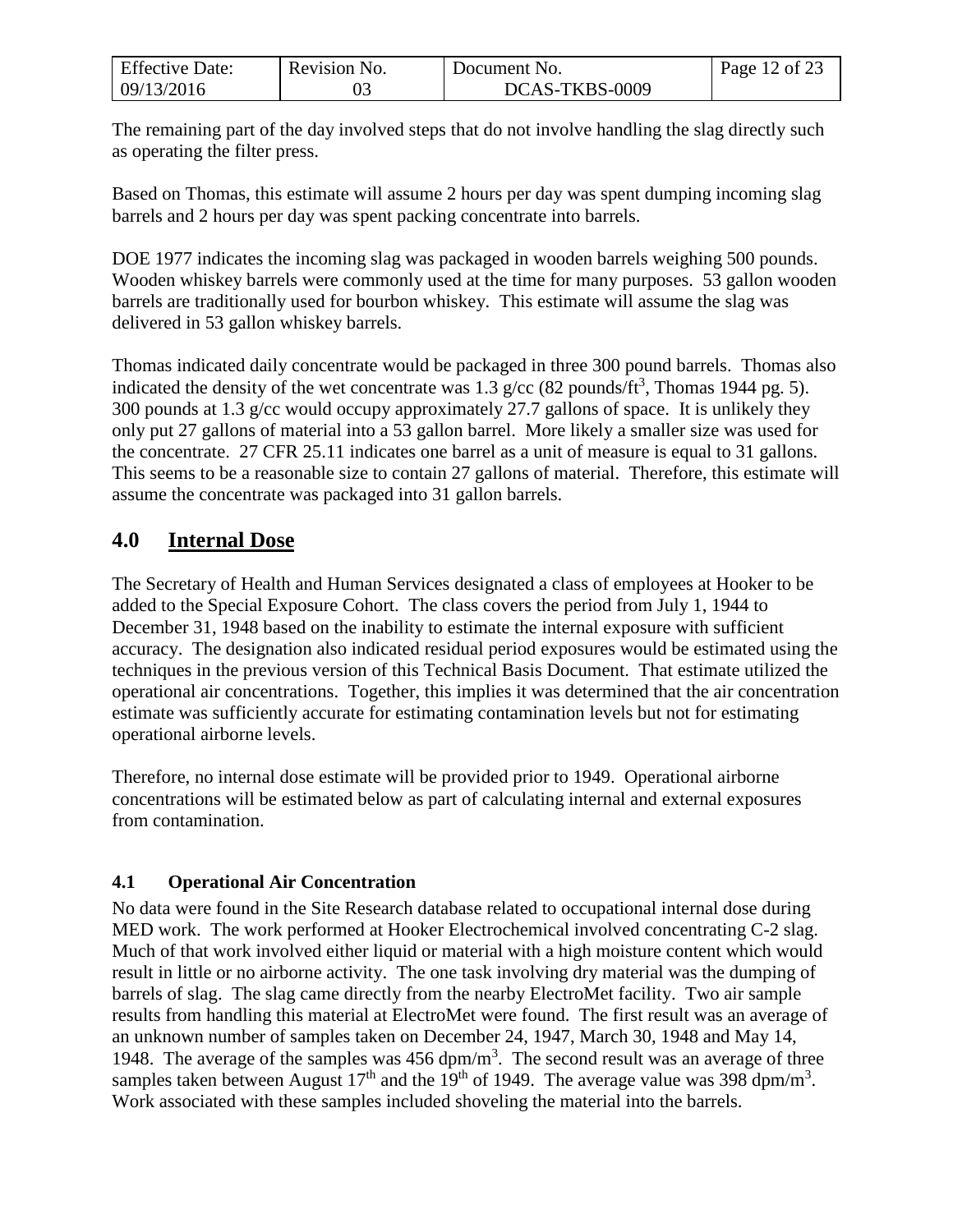| <b>Effective Date:</b> | Revision No. | Document No.   | Page 13 of 23 |
|------------------------|--------------|----------------|---------------|
| 09/13/2016             |              | DCAS-TKBS-0009 |               |

Since there are only two results and they were reported as averages, they provide little information about the variability of the data. Therefore, additional samples associated with handling slag were found at Mallinckrodt and Fernald. These samples are listed in Table 2.

These samples were used to determine the parameters of a lognormal distribution. The analysis resulted in determining a geometric standard deviation (GSD) of 2.43 and a geometric mean (GM) value of 187.7 dpm/m<sup>3</sup>. The 95<sup>th</sup> percentile of this distribution is 806 dpm/m<sup>3</sup>. Figure 1 shows the individual data points along with the fit associated with these parameters.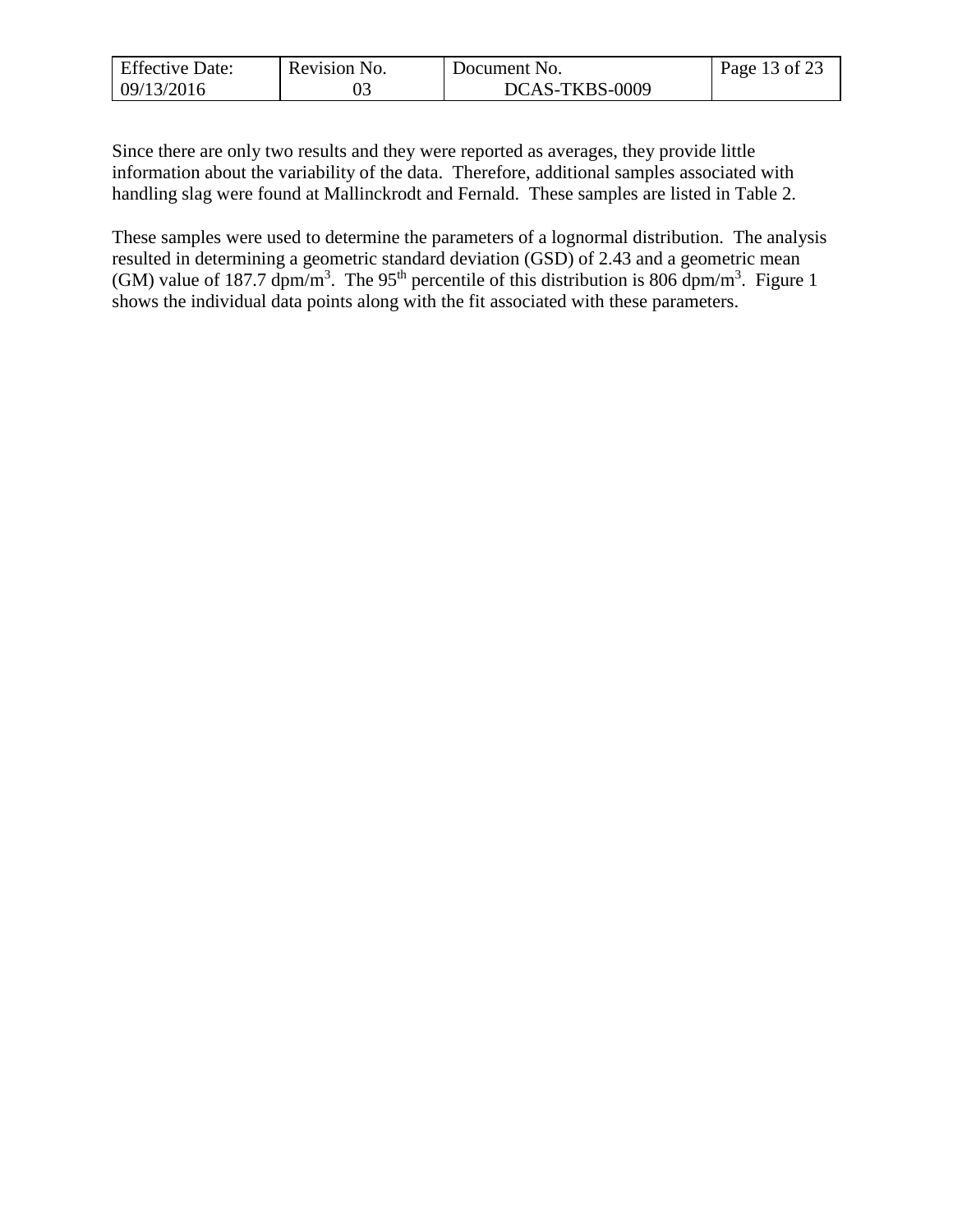| <b>Effective Date:</b> | Revision No. | Document No.   | Page 14 of 23 |
|------------------------|--------------|----------------|---------------|
| 09/13/2016             |              | DCAS-TKBS-0009 |               |

| Table 2: Magnesium Fiuoride Air Samples |                       |               |                       |                      |
|-----------------------------------------|-----------------------|---------------|-----------------------|----------------------|
| <b>Site</b>                             | <b>Task</b>           | Air           | Comments              | <b>SRDB</b>          |
|                                         |                       | Concentration |                       | reference            |
|                                         |                       | (dpm/m3)      |                       |                      |
| ElectroMet                              | Loading slag into     | 456           | Average of unknown    | 8917 pg 7            |
|                                         | barrels and weighing  |               | number of samples     |                      |
| ElectroMet                              | Shoveling slag into   | 398           | Average of three      | $8930 \text{ pg} 19$ |
|                                         | drums                 |               |                       |                      |
| Mallinckrodt                            | Slag Man              | 154           |                       | 9340 pg 4            |
| Mallinckrodt                            | Slag handling         | 154           |                       | 11553                |
| Mallinckrodt                            | Slag Man              | 77            |                       | 9341 pg 5            |
| Mallinckrodt                            | Removing slag drum    | 237           |                       | 9443 pg 19           |
| Mallinckrodt                            | Removing slag drum    | 60.8          |                       | 9443 pg 19           |
| Fernald                                 | $BZ$ – dumping can of | 247           |                       | 34544                |
|                                         | C-liner               |               |                       |                      |
| Fernald                                 | $BZ$ – dumping can of | 191           |                       | 34544                |
|                                         | C-liner               |               |                       |                      |
| Fernald                                 | $BZ$ – dumping can of | 255           |                       | 34544                |
|                                         | C-liner               |               |                       |                      |
| Fernald                                 | $BZ$ – dumping can of | 206           |                       | 34544                |
|                                         | C-liner               |               |                       |                      |
| Fernald                                 | $BZ$ – dumping drum   | 793           |                       | 42627                |
|                                         | of C-liner            |               |                       |                      |
| Fernald                                 | $BZ$ – dumping drum   | 829           |                       | 42627                |
|                                         | of C-liner            |               |                       |                      |
| Fernald                                 | $BZ$ – dumping drum   | 424           |                       | 42627                |
|                                         | of C-liner            |               |                       |                      |
| Fernald                                 | $BZ$ – dumping drum   | 32            |                       | 42628                |
|                                         | of slag outdoors      |               |                       |                      |
| Fernald                                 | $BZ$ – dumping drum   | 110           |                       | 42628                |
|                                         | of slag outdoors      |               |                       |                      |
| Fernald                                 | $BZ$ – dumping drum   | 85            | Value calculated from | 42628                |
|                                         | of slag outdoors      |               | average, min and max  |                      |
| Fernald                                 | $BZ$ – dumping drum   | 85            | Value calculated from | 42628                |
|                                         | of slag outdoors      |               | average, min and max  |                      |

# **Table 2: Magnesium Fluoride Air Samples**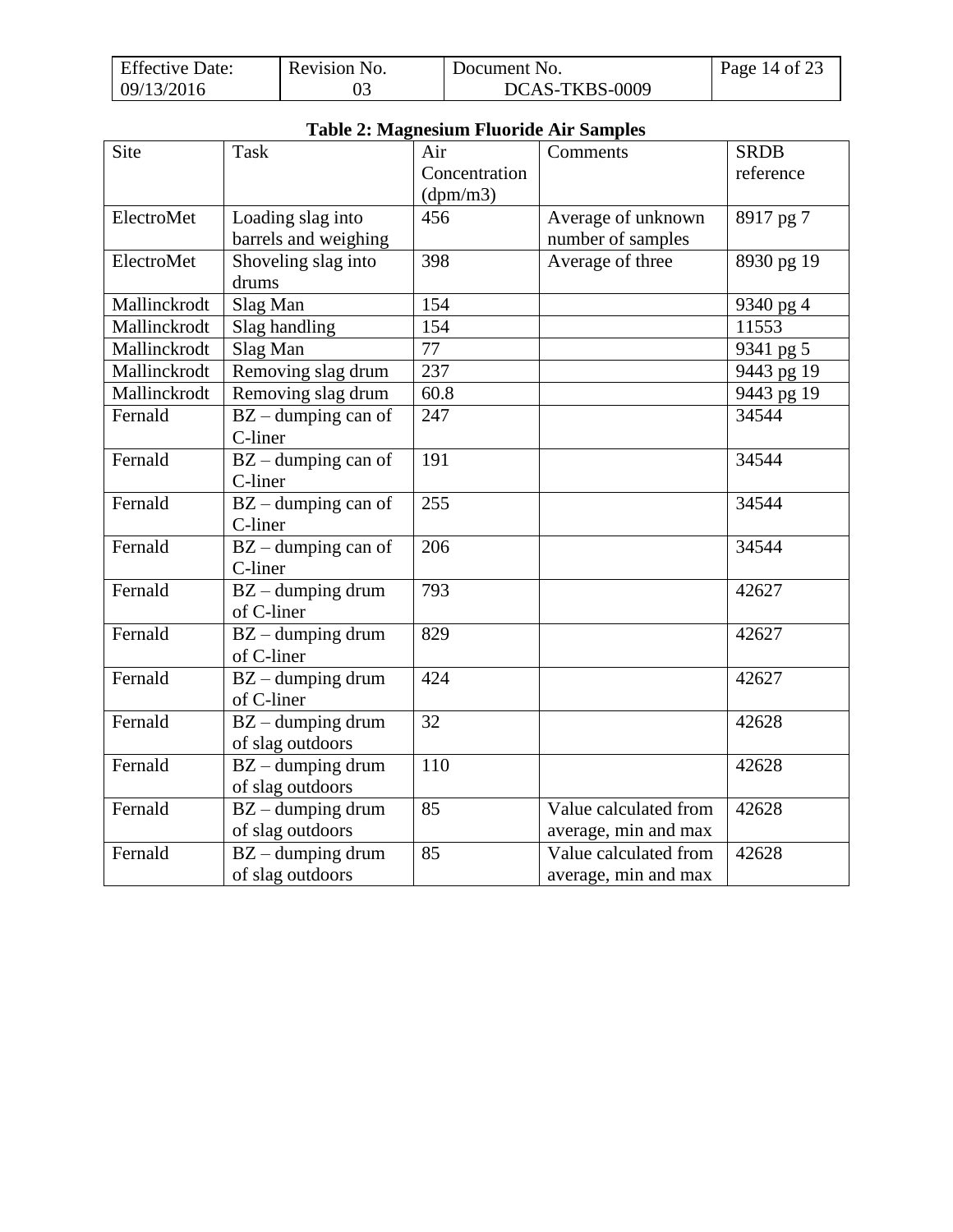| <b>Effective Date:</b> | Revision No. | Document No.   | Page 15 of 23 |
|------------------------|--------------|----------------|---------------|
| 09/13/2016             |              | DCAS-TKBS-0009 |               |



Drum dumping is the highest airborne causing evolution at Hooker but it was performed only two hours per day. The next highest airborne causing evolution would be the filtering and drumming of the concentrate after digestion. The remaining operations were performed in a liquid system. In order to determine an intake associated with filter operations, measurements associated with the digestion of uranium concentrates were considered. Digestion of concentrates involves many of the same basic steps as the concentration of slag at Hooker. A report by Christofano and Harris (Christofano 1960) determined the range of airborne activity associated with digesting uranium concentrates to be between 17 dpm/m<sup>3</sup> and 100 dpm/m<sup>3</sup> with an average concentration of 40  $\text{dpm/m}^3$ . They also noted the uranium concentration in the incoming concentrate was 70% to 90%  $U_3O_8$ . Using the average (80%) equates to a uranium concentration of 68%. The concentrate being filtered at Hooker is 5.78% uranium. Adjusting the highest air concentration (100 dpm/m<sup>3</sup>) down to 5.78% uranium produces a uranium airborne concentration of 8.52 dpm/m<sup>3</sup>.

The internal exposure estimate for Hooker will assume individuals are exposed to slag dumping 25% of the time (2 hours per 8 hour workday) and the airborne concentration associated with filter operations the remaining 75% of the time. The 95<sup>th</sup> percentile of the slag distribution (806 dpm/m<sup>3</sup>) will be used along with the bounding value (8.52 dpm/m<sup>3</sup>) for the filter operation. This produces an average airborne concentration of 208  $dpm/m<sup>3</sup>$ . It is further assumed that the operators worked 8 hours per day, six days per week for 50 weeks per year resulting in 2400 hours of work per year.

This airborne concentration is used in the residual contamination section (Section 6) of this document to calculate the surface contamination value and the internal and external exposures associated with it. No internal exposure estimate will be made during the operational period based on the SEC designation.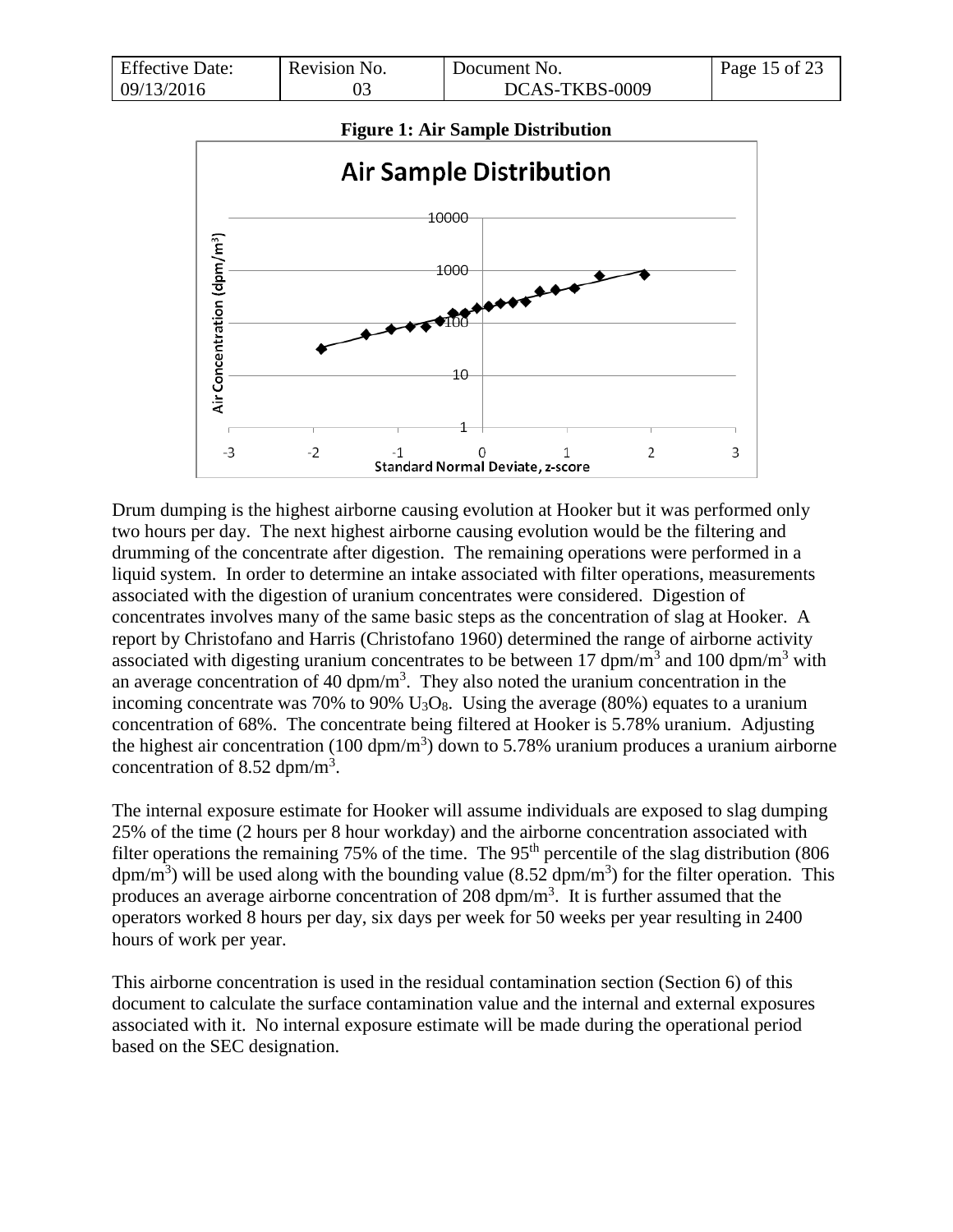| <b>Effective Date:</b> | Revision No. | Document No.   | Page 16 of 23 |
|------------------------|--------------|----------------|---------------|
| 09/13/2016             |              | DCAS-TKBS-0009 |               |

# <span id="page-15-0"></span>**5.0 External Dose**

No external dosimetry data were found related to occupational external exposure at Hooker during the MED work. Therefore, external exposure was modeled using the computer code MCNP. External exposure associated with the incoming barrels of slag was modeled as well as with a barrel of uranium concentrate and surface contamination.

# <span id="page-15-1"></span>**5.1 Barrels**

From Section 3, slag barrels are assumed to be 53 gallon wooden whiskey barrels while concentrate barrels are assumed to be similar except 31 gallon in size. Also, the slag is assumed to be 20% lumps made up of MgF<sup>2</sup> with 9.87% uranium content and 80% fused dolomite with a chemical composition of equal parts CaO and MgO with 0.84% uranium content. The overall uranium content would be 2.65%. Concentrate was 41.4% moisture with the remaining content being MgF<sup>2</sup> with 9.87% uranium making the overall uranium content of the concentrate 5.78%.

One source of 53 gallon whiskey barrels (Kentucky Barrels 2003) indicates the barrel is made with 1 inch thick oak wood and provides dimensions. These dimensions were used to model the barrel in MCNP then the dimensions were adjusted uniformly to achieve an internal volume of 53 gallon. The same model was used for the concentrate barrel after the dimensions were adjusted to achieve an internal volume of 31 gallons.

The slag barrel was modeled so that 343.75 pounds of slag filled the barrel. This results in a density of approximately 50 pounds/ $ft<sup>3</sup>$ . This is reasonably close to one reference that indicates bulk dolomite has a density of 55 to 60 pounds/ $\text{ft}^3$  (NLA). For the concentrate, the density of 1.3 g/cc was used (82 pounds/ft<sup>3</sup>, Thomas 1944 pg. 5) and the material was assumed to fill the 31 gallon barrel. This results in a drum with approximately 336 pounds of wet concentrate which is reasonable compared to the 300 pounds indicated in Thomas.

Photon radiation was calculated from both barrels at 1 foot and 1 meter distances. Direct photon radiation as well as bremsstrahlung photons were calculated and added. Beta radiation is largely attenuated by the sides of the barrel. However, the one centimeter and one foot dose rates above the unlidded barrel were calculated. One meter above the barrel was considered unrealistic. Beta radiation levels through the sides of the barrel were attempted. It was determined that it would be difficult to produce an accurate calculation of these levels but also determined that the level would be trivial compared to that above the barrel. Therefore, the levels above the barrel will be used in dose calculations and the one meter beta dose rate will be ignored.

Conversion coefficients listed in ICRP 1996 Table A.1 were utilized for photon exposure rate calculations. Dose conversion coefficients from ICRP 1996 Table A.43 were utilized for beta dose rate calculation. The resulting exposure rates are shown in Tables 3 and 4.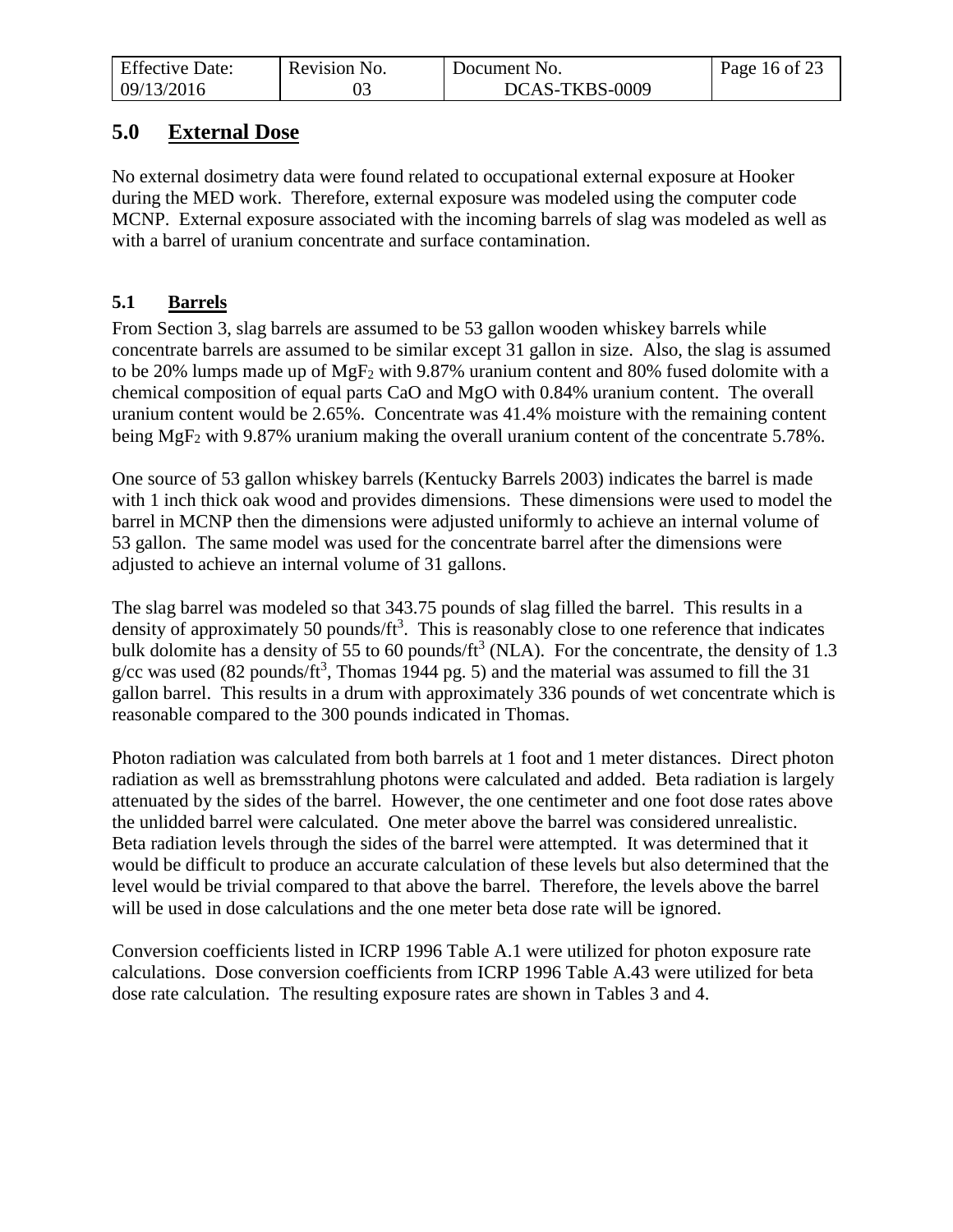| <b>Effective Date:</b> | Revision No. | Document No.   | Page 17 of 23 |
|------------------------|--------------|----------------|---------------|
| 09/13/2016             |              | DCAS-TKBS-0009 |               |

| Table 5: Stag Barrel External Exposure Rates |            |              |  |  |
|----------------------------------------------|------------|--------------|--|--|
|                                              | Photons    | <b>Betas</b> |  |  |
|                                              | (mr/hr)    | (mrad/hr)    |  |  |
| Contact                                      | N/A        | 2.03         |  |  |
| 1 foot                                       | $2.26E-02$ | 0.467        |  |  |
| meter                                        | 5.42E-03   | N/A          |  |  |

## **Table 3: Slag Barrel External Exposure Rates**

#### **Table 4: Concentrate External Exposure Rates**

|                | Photons  | <b>Betas</b> |
|----------------|----------|--------------|
|                | (mr/hr)  | (mrad/hr)    |
| <b>Contact</b> | N/A      | -50<br>4.JZ  |
| $\vert$ 1 foot | 4.21E-02 | 0.863        |
| 1 meter        | 9.18E-03 | N/A          |

### <span id="page-16-0"></span>**5.2 External Exposure from Surface Contamination**

Next the external exposure rate from surface contamination was calculated again utilizing the computer code MCNP. The model assumed a large area of contamination (circle with a 100 meter diameter). The contamination was assumed to be evenly distributed over the area. The radioactive components of the contamination were assumed to be naturally enriched uranium in equilibrium with its short-lived decay products. The exposure rate one foot from the surface was calculated assuming a contamination of 1 dpm/m<sup>2</sup> alpha activity. This produced conversion factors that could then be multiplied by the surface contamination values to obtain external exposure rates. The result of these calculations is shown in Table 5.

#### **Table 5: Surface Contamination External Exposure Rates**

|        | Conversion factor                             | <b>Exposure Rate</b> |
|--------|-----------------------------------------------|----------------------|
| Photon | 6.79E-10 mr/hr per dpm alpha/m <sup>2</sup>   | $2.74E-04$ mr/hr     |
| Beta   | 6.04E-08 mrad/hr per dpm alpha/m <sup>2</sup> | $2.44E-02$ mrad/hr   |

The surface contamination level was estimated by assuming the operational airborne activity was deposited with a velocity of 0.00075 m/s. The airborne activity used was the upper bound of the daily average activity from section 4.0 (208 dpm/m<sup>3</sup>). The airborne was assumed to deposit for 30 days (TBD-6000) without any removal mechanism. This resulted in a surface contamination level of 404314 dpm/m<sup>2</sup>. This value was multiplied by the conversion factors in Table 5 to obtain the estimate of external exposure rates due to surface contamination. The resulting exposure rates are also contained in Table 5.

All beta exposure is entered into IREP as electrons >15keV. Energy distribution of the photon exposure rate from surface contamination was also calculated using MCNP. The energy distribution was determined to be 80.2% <30keV, 12.3% 30 to 250 keV and 7.5% >250 keV. These values should be used in calculating photon dose.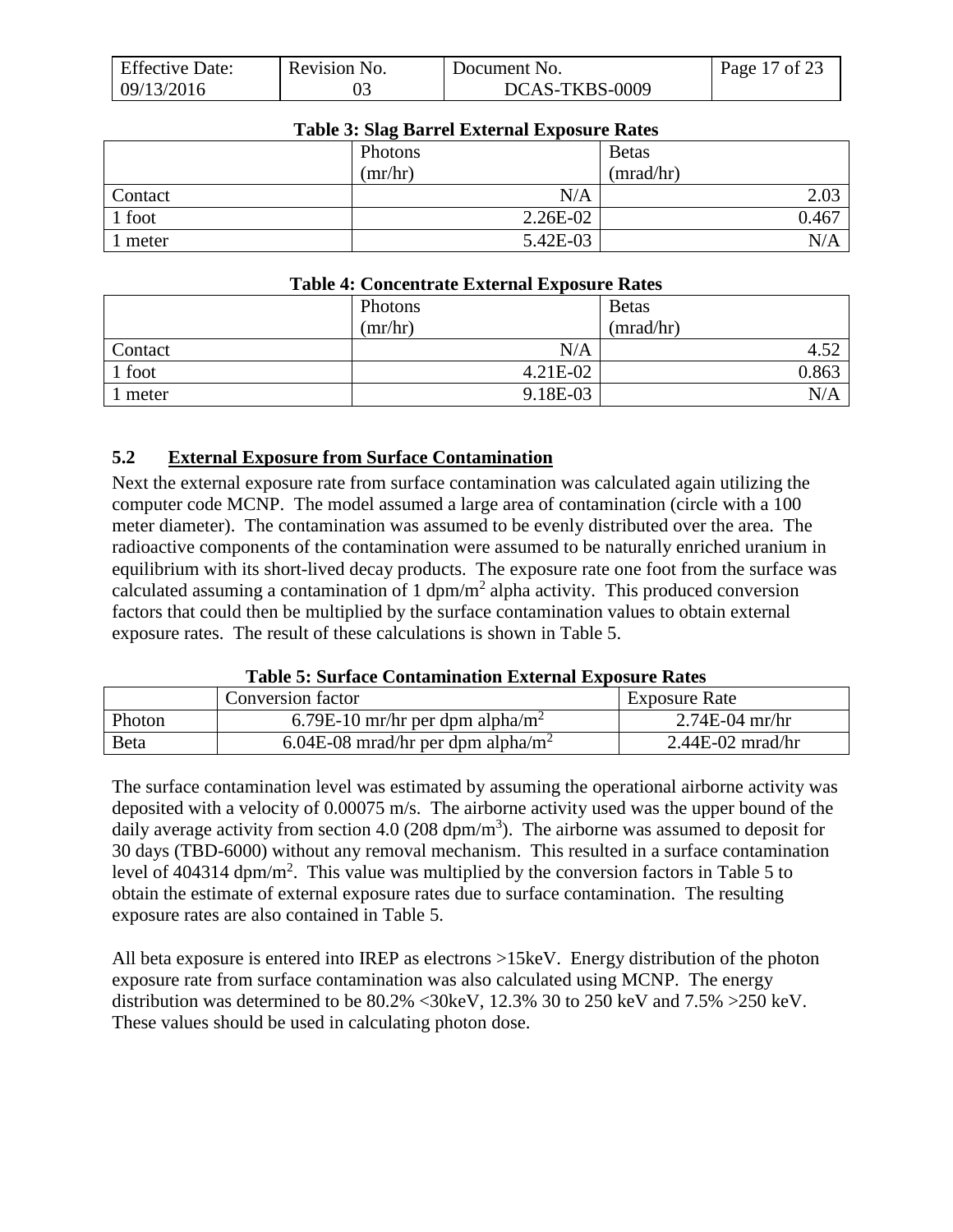| <b>Effective Date:</b> | Revision No. | Document No.   | Page 18 of 23 |
|------------------------|--------------|----------------|---------------|
| 09/13/2016             |              | DCAS-TKBS-0009 |               |

#### <span id="page-17-0"></span>**5.3 External Dose Summary**

Operators are assumed to spend 2 hours per day (25%) emptying barrels of slag. A similar amount of time is assumed to be spent loading concentrate into barrels (Thomas 1944). Additionally, operators are assumed to be exposed to external radiation from surface contamination 100% of the time. Laborers are assumed to be in the area 100% of the time but not directly handle the material. As such, they are assumed to be exposed 100% of the time to external radiation from surface contamination. Supervisors are assumed to spend 50% of their time in the area but not directly handle material. Clerical or other individuals are assumed to be in the area 5% of the time but not directly handle material.

While handling the material directly, operators are assumed to spend 50% of their time one foot from the barrels and the remaining 50% of the time one meter from the barrels. The operators' hands are assumed be in contact with the material the entire time they are one foot from the barrels. The annual exposure was calculated for photon exposure, skin of the whole body (WBskin) and the hands and forearms. The overall external exposure estimates for operational periods are shown in Table 6.

| тарк о. Елипандаровате ранный у |                          |           |                    |  |  |
|---------------------------------|--------------------------|-----------|--------------------|--|--|
|                                 | Photon                   | WB-Skin   | Hands and forearms |  |  |
|                                 | (mr/yr)                  | (mrad/yr) | (mrad/yr)          |  |  |
|                                 | <b>Material Exposure</b> |           |                    |  |  |
| <b>Operators</b>                | 23.8                     | 399       | 1970               |  |  |
| <b>Contamination Exposure</b>   |                          |           |                    |  |  |
| <b>Operators</b>                | 0.659                    | 58.6      | 58.6               |  |  |
| Laborers                        | 0.659                    | 58.6      | 58.6               |  |  |
| Supervisors                     | 0.329                    | 29.3      | 29.3               |  |  |
| Clerical                        | 0.0329                   | 2.93      | 2.93               |  |  |

**Table 6: External Exposure Summary** 

The photon doses from material should be entered into IREP as 30keV to 250 keV photons with a constant distribution. Photon doses from contamination should be entered into IREP as a constant distribution with the energy distributed as 80.2% <30 keV, 12.3% 30 to 250 keV and 7.5% >250 keV. The WB-skin and hands and forearms doses should be entered as electrons greater than 15 keV with a constant distribution. The 1944 and 1945 doses should be prorated to the fraction of the year the operation occurred based on a start date of July 11, 1944 and an end date of November 1, 1945.

# <span id="page-17-1"></span>**6.0 Residual Contamination**

For the purposes of this document, the residual contamination period at Hooker Electrochemical is considered to begin on November 1, 1945 and end on October 11, 1976. The end date is based on the Residual Contamination report (NIOSH 2009) and the date of the radiological survey that concluded that no elevated levels of radioactivity were onsite (DOE 1977 pg 11).

The external dose rates used during this period are the dose rates described in section 5.2 from the surface contamination.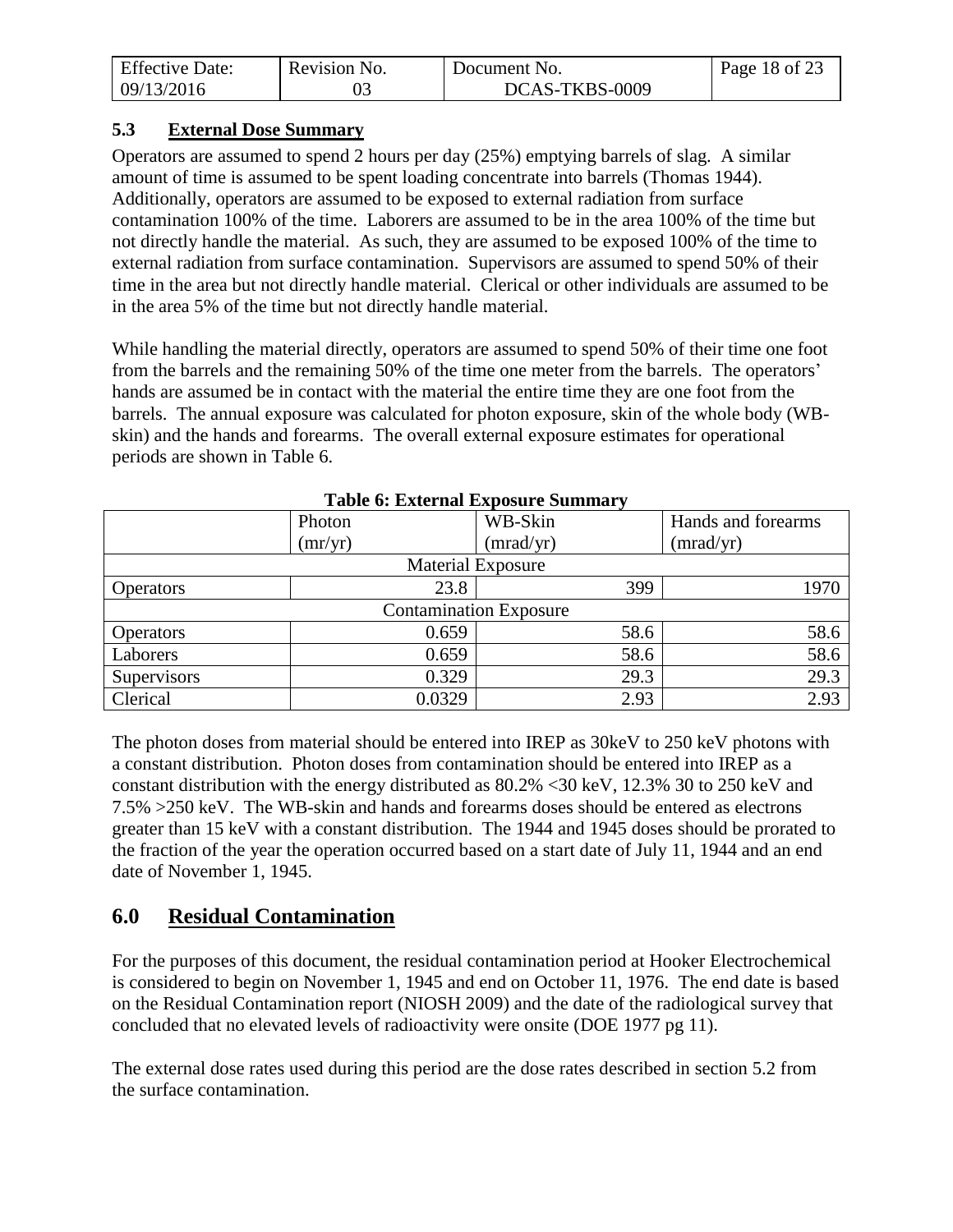| <b>Effective Date:</b> | Revision No. | Document No.   | Page 19 of 23 |
|------------------------|--------------|----------------|---------------|
| 09/13/2016             |              | DCAS-TKBS-0009 |               |

The internal exposure rates are based on the surface contamination values derived in section 5.2 combined with a resuspension factor of  $1x10^{-6}$  m<sup>-1</sup>. NUREG-1720 provides this value as the Nuclear Regulatory Commission's recommendation of an appropriate resuspension factor for license termination screening. The recommendation indicates a resuspension factor of  $1x10^{-6}$  m<sup>-1</sup> is more realistic than the previous value of  $1.42 \times 10^{-5}$  m<sup>-1</sup> and sufficiently conservative for screening analysis. In this analysis, the NRC noted a significant difference between those studies conducted in areas with freshly deposited contamination versus those involving "operating facilities or those undergoing decommissioning". Since the NRC report was associated with decommissioning, they chose to not use those studies involving freshly deposited contamination. The basis for this decision was the assumption that any area undergoing decommissioning would likely be washed down.

At Hooker, the majority of the airborne contamination (and thus the surface contamination) was located where the slag drums were emptied. This work was accomplished outdoors on a concrete pad near the railroad spur. As such, the contamination was exposed to the elements in western New York State. Wind, rain, and snow melt would quickly accomplish the same effect as washing down the area with a water hose. Therefore the resuspension factor from NUREG-1720 appears to be applicable at Hooker.

The surface contamination value was also used to calculate intakes from ingestion during the residual period. OCAS-TIB-009 can be used to estimate ingestion during operational activities but not directly during the residual period when airborne is caused only from the resuspension of surface contamination. Therefore, in order to estimate an ingestion intake, OCAS-TIB-009 was used in combination with the estimate of airborne activity during the operational period. Since surface contamination does not decrease as rapidly as airborne activity after operations have ended, the operational ingestion rate is considered a good estimate of the residual period ingestion rate. The ingestion rate was therefore estimated by multiplying the operational period airborne concentration (208 dpm/m<sup>3</sup>) by 0.2 to calculate the work day ingestion intake. Since that factor is based on a 40 hour workweek, the value was adjusted up to a 48 hour workweek. The annual value was then determined and divided by 365 days to arrive at a calendar day ingestion rate of 34.2 dpm/day.

The surface contamination value is based on a bounding estimate of the airborne levels deposited for 30 days with no removal mechanisms. The surface contamination value is then a bounding value. Since both the internal and external exposure estimates are based on this bounding value, the dose estimated during the residual period will be entered into IREP as a constant.

The internal and external values applicable to the residual period are shown in Table 7.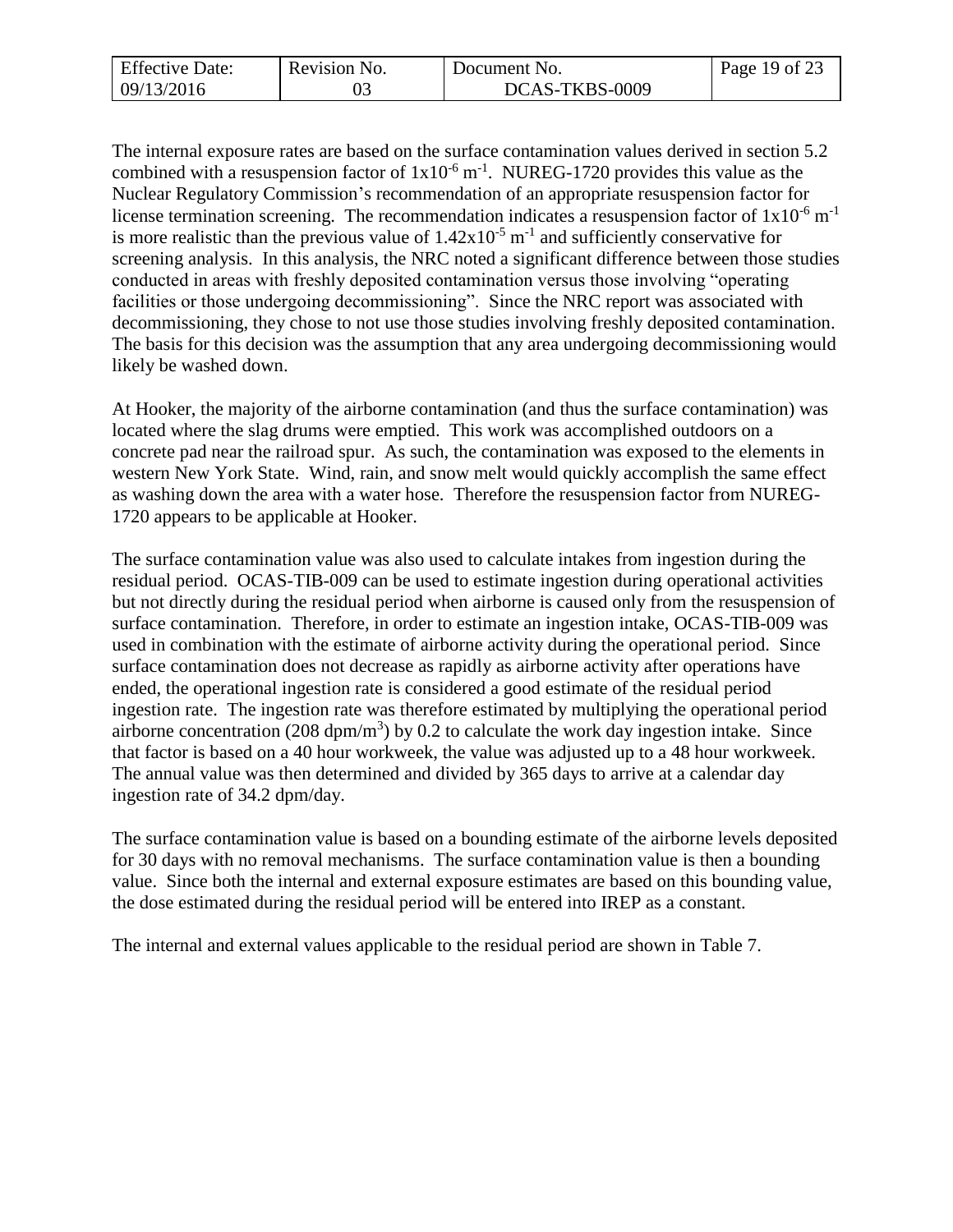| <b>Effective Date:</b> | Revision No. | Document No.   | Page 20 of 23 |
|------------------------|--------------|----------------|---------------|
| 09/13/2016             |              | DCAS-TKBS-0009 |               |

| <b>Internal Exposure</b> |                          |                   |                |           |  |  |
|--------------------------|--------------------------|-------------------|----------------|-----------|--|--|
| <b>Job Category</b>      | Years                    | Nuclide           | Inhalation     | Ingestion |  |  |
|                          |                          |                   | (dpm/day)      | (dpm/day) |  |  |
| All jobs                 | 1949-1976                | $U-234$           | 3.2            | 34.2      |  |  |
|                          | <b>External Exposure</b> |                   |                |           |  |  |
| <b>Job Category</b>      | Years                    | Photons $(mr/yr)$ | Skin (mrem/yr) |           |  |  |
| <b>Operators</b>         | 11/1/1945-1976           | 0.659             |                | 58.6      |  |  |
| Laborers                 | 11/1/1945-1976           | 0.659             |                | 58.6      |  |  |
| Supervisors              | 11/1/1945-1976           | 0.329             |                | 29.3      |  |  |
| Clerical                 | 11/1/1945-1976           | 0.0329            |                | 2.93      |  |  |

### **Table 7: Residual Period Exposure Summary**

All internal dose is entered into IREP as alpha radiation with a constant distribution. External photon dose should be entered into IREP as a constant distribution with an energy distribution of 80.2% <30keV photons, 12.3% 30 to 250 keV photons and 7.5% >250 keV photons. External skin doses should be entered into IREP as a constant distribution of electrons >15keV.

# <span id="page-19-0"></span>**7.0 Occupational Medical Dose**

The War Department memo dated March 8, 1946 indicated the medical requirements included a pre-employment exam including a chest x-ray as well as a monthly blood count and monthly urinalysis. It also indicates there were no special exams and that this schedule was not adhered to after the first year of operation (Mears 1946). No other information regarding occupational medical dose specific to Hooker Electrochemical was found. Information to be used in dose reconstructions for which no specific information is available is provided in ORAUT-OTIB-0006, the dose reconstruction project technical information bulletin covering diagnostic x-ray procedures. The assigned frequency should be only a pre-employment PA chest x-ray.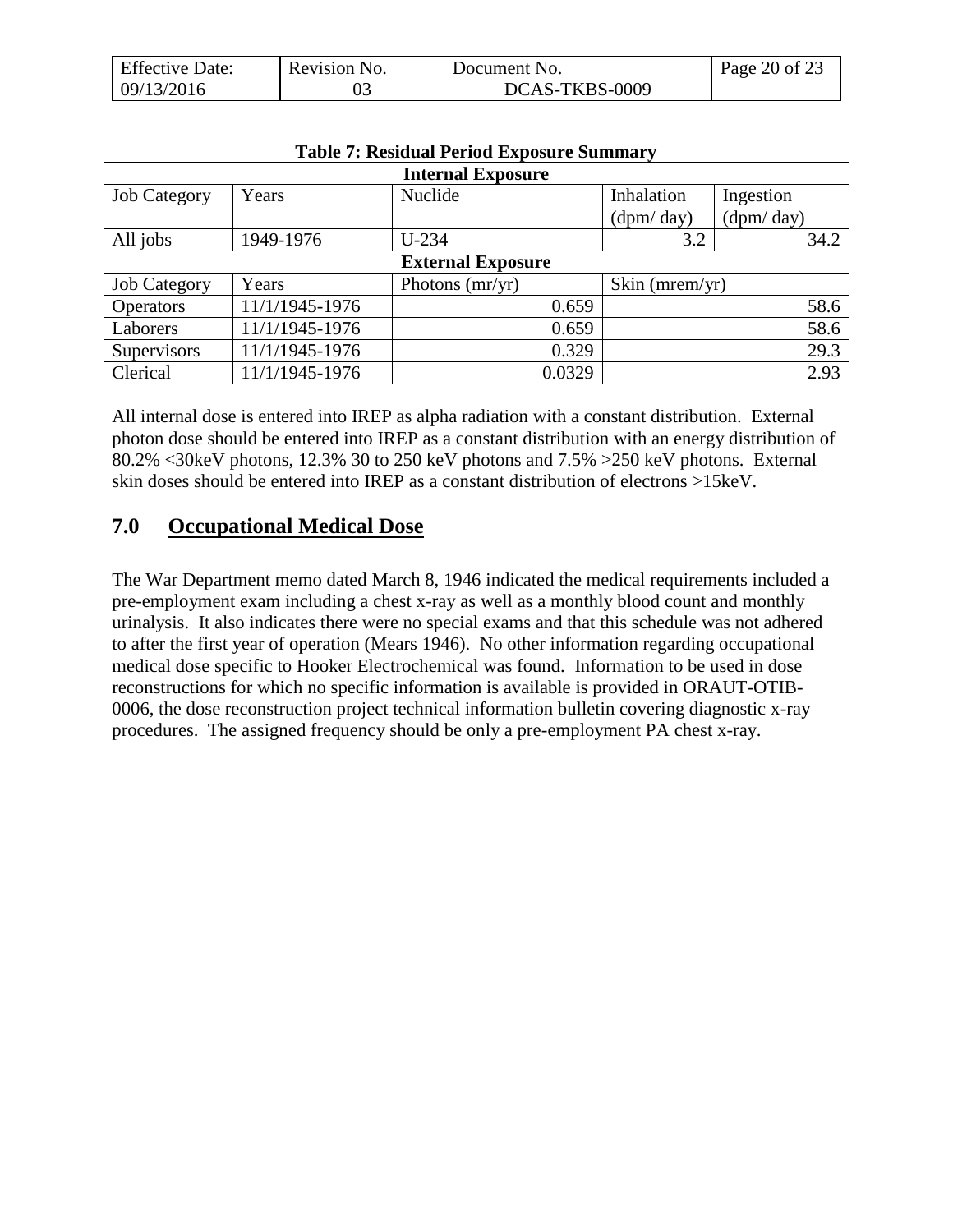| <b>Effective Date:</b> | Revision No. | Document No.   | Page 21 of 23 |
|------------------------|--------------|----------------|---------------|
| 09/13/2016             |              | DCAS-TKBS-0009 |               |

## <span id="page-20-0"></span>**8.0 References**

AEC 1951, Atomic Energy Commission, *The Production of Uranium Feed Material*, May 22, 1951, SRDB 4125 pg 77

Christofano 1960, The Industrial Hygiene of Uranium Refining, Emil Christofano and William B. Harris, November 1960, SRDB 15774

DOE 1977, U.S. Department of Energy, 1977, *Formerly Utilized MED/AEC Sites Remedial Action Program, Radiological Survey of the Hooker Chemical Company, Niagara Falls, New York, Final Report*, Washington, D.C., January 1977, SRDB 10797

DOE 1985, U.S. Department of Energy, 1985, *Formerly Utilized Sites Remedial Action Report Elimination Report for Occidental Chemical Corporation (Former Hooker Electrochemical Company) Niagara Falls, New York,* Washington, D.C. SRDB 11002 pp. 58

DOE 2009, Office of Health, Safety and Security, EEOICPA web site. http://www.hss.energy.gov/healthsafety/fwsp/advocacy/faclist/findfacility.cfm

Dowling 1944, Dowling, Francis A., c. 1944, *Completion Report, Construction of Hooker Electrochemical Company P-45 Plant,* Contract No. W-7405-ENG-28, Tonawanda Area-Manhattan District, SRDB 11002 pp. 102-112

Electromet 1943, Electro Metallurgical Company, *Production Report on Tubealloy Metal by Electro Metallurgical Company*, May 14, 1943, SRDB 112671

Gates 1945, Major M. E. Gates, Letter to Area Engineer, Madison Square Area, Attention: Mr. F. M. Belmore, *Description of Uranium Producing Processes*, October 17, 1945, SRDB 9442

Huke 1944, Letter from Frank Huke to the Area Engineer, Madison Square Area, Attention Major Canfield Hadlock, *Safeguarding of Metal*, January 27, 1944, SRDB 3996, pp. 9-18

ICRP 1996, International Commission on Radiological Protection (ICRP), *Conversion Coefficients for use in Radiological Protection against External Radiation*, Publication 74, Annals of the ICRP, 26 (3/4)

MCNP, MCNP6.1/MCNP5-1.60/MCNPX-2.70: Monte Carlo N-Particle Transport Code System Including MCNP6.1, MCNP5 1.60 and MCNPX 2.7.0 and Data Libraries, Los Alamos National Laboratory, Los Alamos, New Mexico. and Data Libraries,

Mears 1946, Mears, B.J., 1946, memorandum to The District Engineer, "*Medical Clearance on Terminated Madison Square Area Contracts*," Manhattan District, Oak Ridge, Tennessee, March 8, 1946, SRDB 17125 pp. 29-30

MED 1944, Manhattan District, 1944, "Medical Section – Manhattan District, Data Sheets for Industrial Hazard Rating", SRDB 16323 pp. 29-30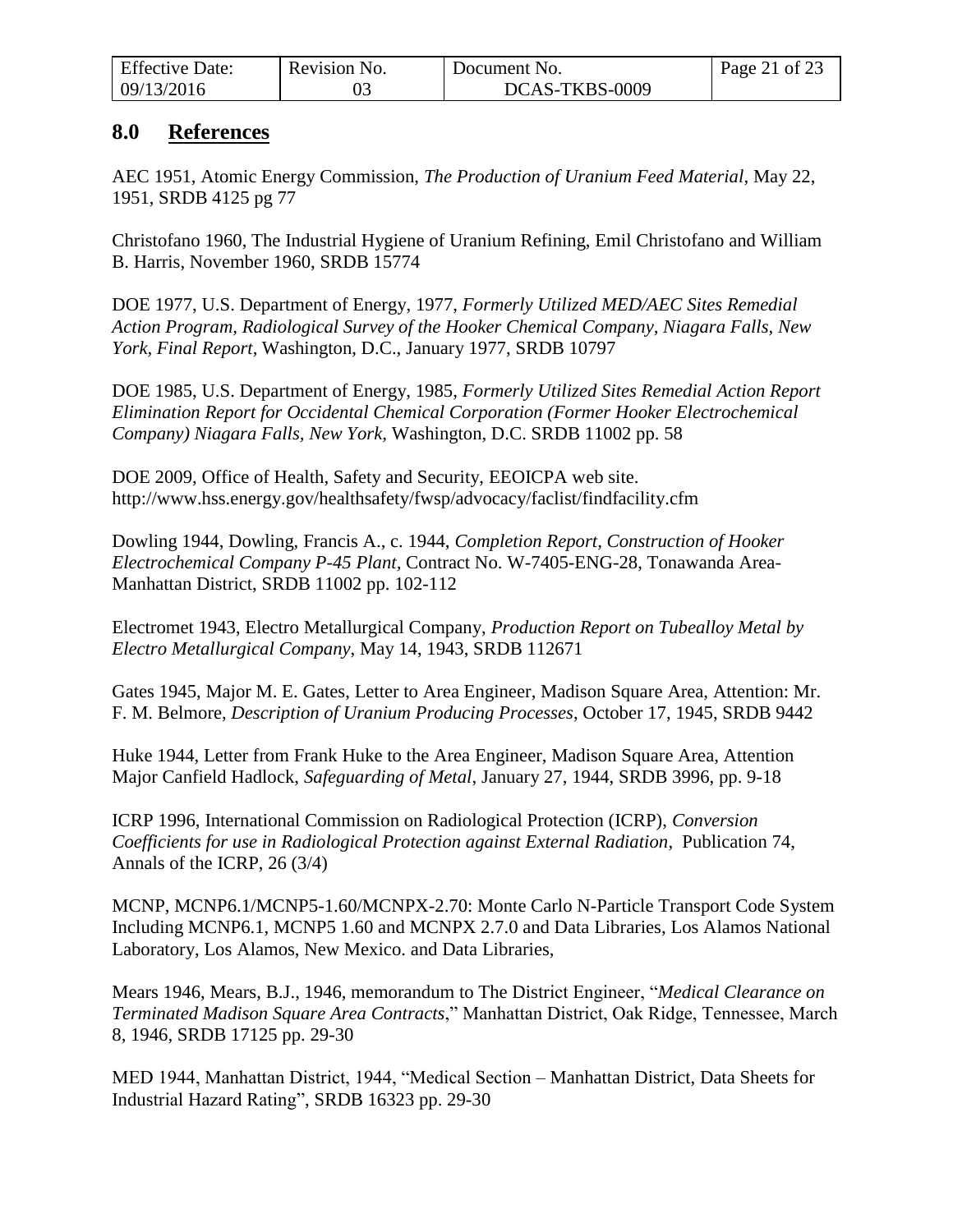| <b>Effective Date:</b> | Revision No. | Document No.   | Page 22 of 23 |
|------------------------|--------------|----------------|---------------|
| 09/13/2016             |              | DCAS-TKBS-0009 |               |

MED 1945, Supplemental Agreement No. 7 between the United States of America and Hooker Electrochemcial Company, September 30, 1945, SRDB 21341 pp. 6-84

NIOSH 2009, National Institute for Occupational Safety and Health 2009, *Report on Residual Radioactive and Beryllium Contamination at Atomic Weapons Employer Facilities and Beryllium Vendor Facilities*. <http://www.cdc.gov/niosh/ocas/pdfs/tbd/rescon/rcontam1206.pdf>

NLA, National Lime Association, *Lime Fact Sheet, Properties of Typical Commercial Lime Products*, [http://www.lime.org/documents/lime\\_basics/lime-physical-chemical.pdf](http://www.lime.org/documents/lime_basics/lime-physical-chemical.pdf)

NUREG-1720, U. S. Nuclear Regulatory Commission, Re-evaluation of the Indoor Resuspension Factor for the Screening Analysis of the Building Occupancy Scenario for NRC's License Termination Rule, June 2002

OCAS 2004, Office of Compensation Analysis and Support, *Technical Information Bulletin: Estimation of Ingestion Intakes*, Rev 0, OCAS-TIB-0009, April 13, 2004

ORAUT-OTIB-0006, ORAUT (Oak Ridge Associated Universities Team), *Technical Information Bulletin: Dose Reconstruction from Occupationally Related Diagnostic X-Ray Procedures, Rev 03 PC-1*, December 21, 2005.

Olotka, 1979, *Letter from F.T. Olotka to William E Mott regarding review and comments of a March 1979 letter to J Gallery*, April 18, 1979*,* SRDB 11002 pp. 39

Spedding 1945, F. H. Spedding, H. A. Wilhelm, W. A. Keller, *The Production of Uranium By The Reduction of UF4 by Mg*, June 26, 1945, Ames Laboratory, CT-2712, SRDB 112651

TBD 6000, Division of Compensation Analysis and Support, *Site Profiles for Atomic Weapons Employers that Worked Uranium Metal revision 1*, June 17, 2011

Thayer 1955, Letter from Harold E. Thayer to F. H. Belcher, *Capacity Slag Grinding Plant*, May 13, 1955, SRDB 4012

Thomas 1944, W. G. Thomas, *Technical Report on Concentration of C-2 Slag*, M-4562, February 17, 1944, SRDB 127827

Tybout 1944, Memorandum from Richard A. Tybout to Col. Stafford L. Warren, *Work Report for September 1944*, October 4, 1944, SRDB 17273 pp. 14-18

Vulkan 2008, Vulkan Verlang 2008, Gerald Routskchka, Hartmut Wuthnow (Editors), Pocket Manual, Refractory Materials, Design Properties Testing, 3rd Edition, [http://books.google.com/books?id=0ugkNtlWKWEC&pg=PA218&lpg=PA218&dq=fused+dolo](http://books.google.com/books?id=0ugkNtlWKWEC&pg=PA218&lpg=PA218&dq=fused+dolomite&source=bl&ots=tJuJUEusZz&sig=xTNh9le-iCuZaiBdNupNzlTzWT0&hl=en&sa=X&ei=PMA4UdfBK9Co0AHEl4CgBA&ved=0CDAQ6AEwAA#v=onepage&q=fused%20dolomite&f=false) [mite&source=bl&ots=tJuJUEusZz&sig=xTNh9le](http://books.google.com/books?id=0ugkNtlWKWEC&pg=PA218&lpg=PA218&dq=fused+dolomite&source=bl&ots=tJuJUEusZz&sig=xTNh9le-iCuZaiBdNupNzlTzWT0&hl=en&sa=X&ei=PMA4UdfBK9Co0AHEl4CgBA&ved=0CDAQ6AEwAA#v=onepage&q=fused%20dolomite&f=false)[iCuZaiBdNupNzlTzWT0&hl=en&sa=X&ei=PMA4UdfBK9Co0AHEl4CgBA&ved=0CDAQ6A](http://books.google.com/books?id=0ugkNtlWKWEC&pg=PA218&lpg=PA218&dq=fused+dolomite&source=bl&ots=tJuJUEusZz&sig=xTNh9le-iCuZaiBdNupNzlTzWT0&hl=en&sa=X&ei=PMA4UdfBK9Co0AHEl4CgBA&ved=0CDAQ6AEwAA#v=onepage&q=fused%20dolomite&f=false) [EwAA#v=onepage&q=fused%20dolomite&f=false](http://books.google.com/books?id=0ugkNtlWKWEC&pg=PA218&lpg=PA218&dq=fused+dolomite&source=bl&ots=tJuJUEusZz&sig=xTNh9le-iCuZaiBdNupNzlTzWT0&hl=en&sa=X&ei=PMA4UdfBK9Co0AHEl4CgBA&ved=0CDAQ6AEwAA#v=onepage&q=fused%20dolomite&f=false)